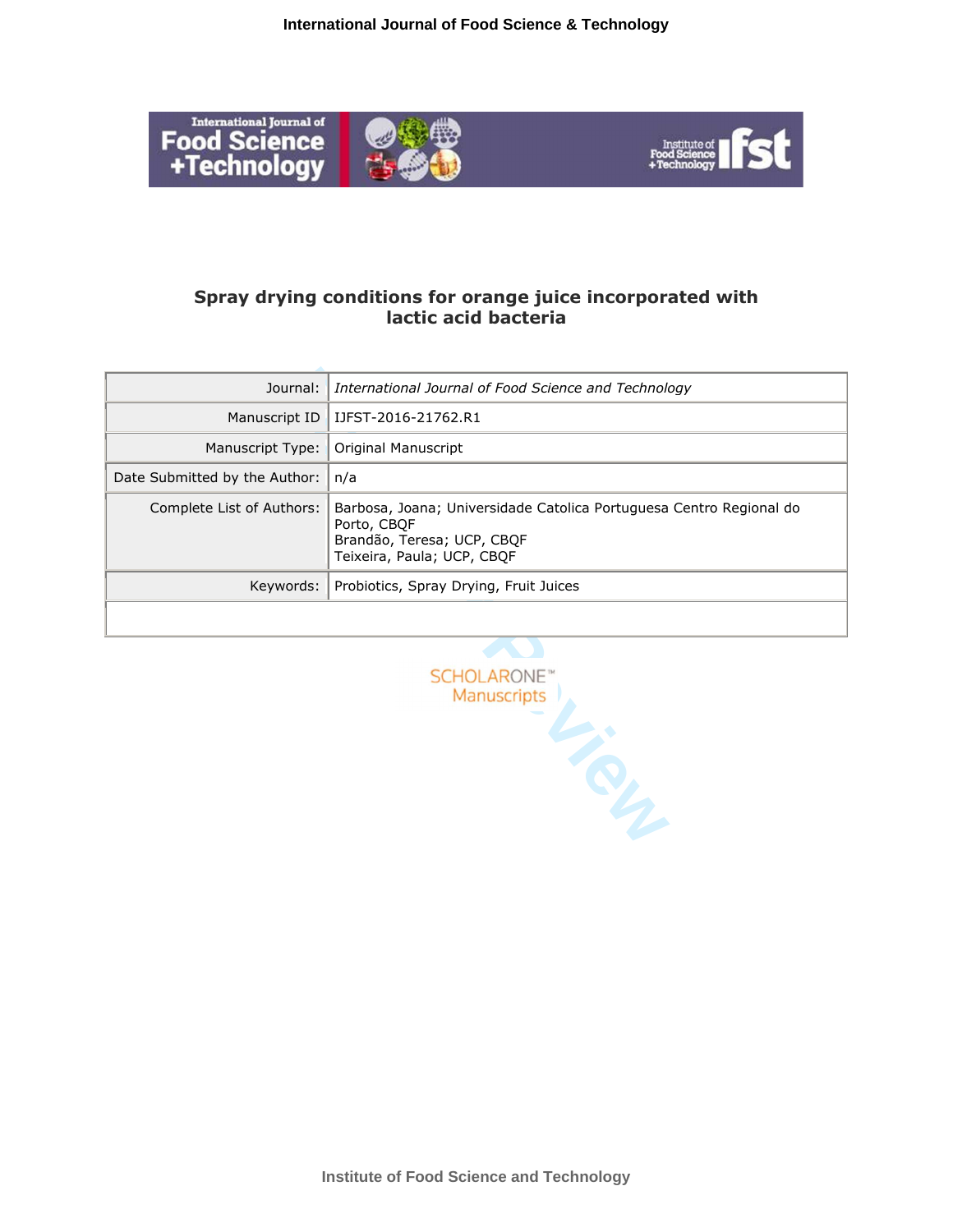



Graphical abstract

254x190mm (96 x 96 DPI)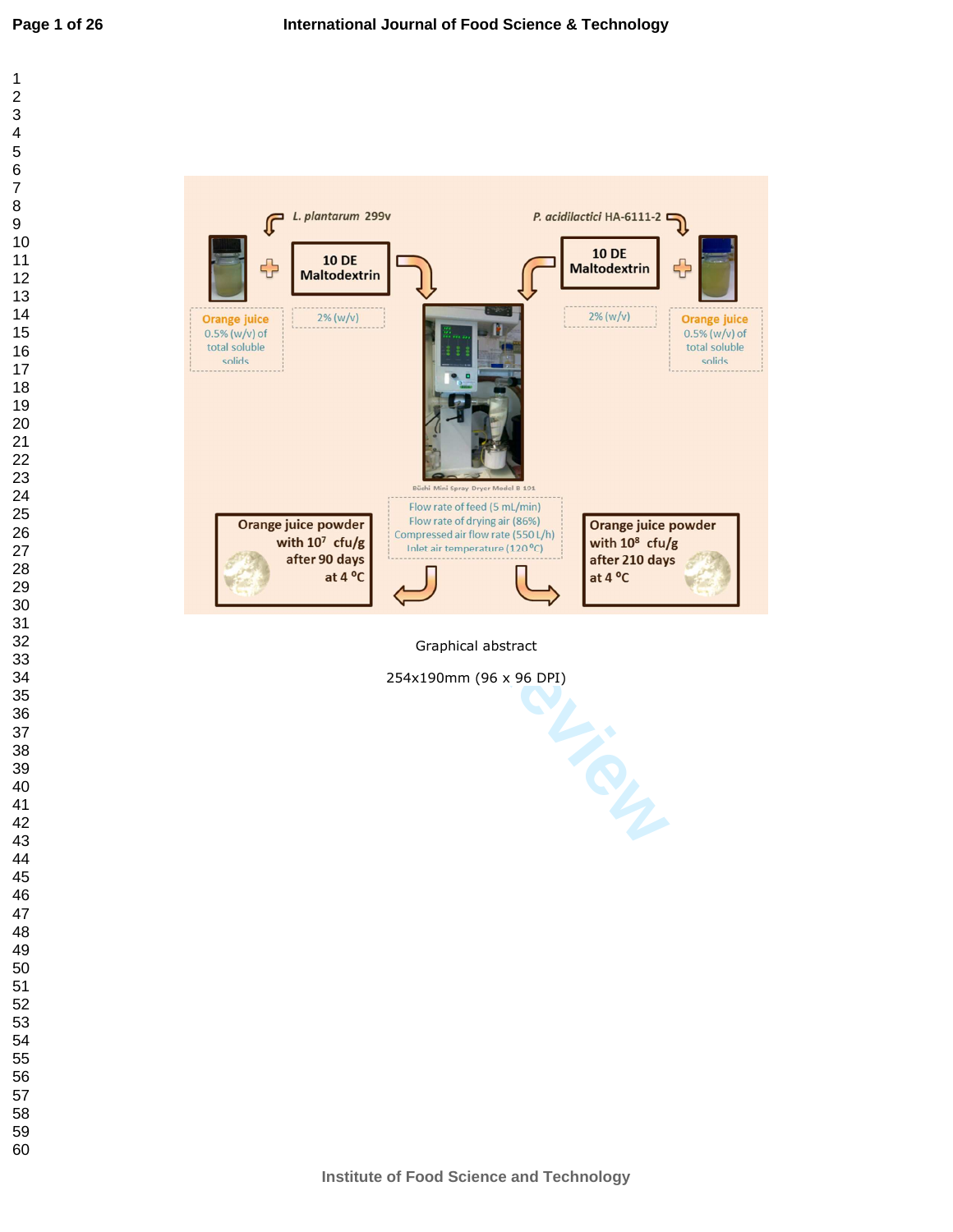| $\mathbf{1}$                                                                    |                |                                                                                              |
|---------------------------------------------------------------------------------|----------------|----------------------------------------------------------------------------------------------|
| $\overline{\mathbf{c}}$<br>$\ensuremath{\mathsf{3}}$<br>$\overline{\mathbf{4}}$ | $\mathbf{1}$   | Spray drying conditions for orange juice incorporated with lactic acid bacteria              |
| $\mathbf 5$<br>$\,6\,$<br>$\boldsymbol{7}$                                      | $\sqrt{2}$     |                                                                                              |
| $\bf 8$<br>$\boldsymbol{9}$                                                     | 3              | Barbosa, J., Brandão, T.R.S. and *Teixeira, P.                                               |
| 10<br>11                                                                        | $\overline{4}$ |                                                                                              |
| 12<br>13<br>14                                                                  | $\mathfrak{S}$ | Universidade Católica Portuguesa, CBQF - Centro de Biotecnologia e Química Fina -            |
| 15<br>16                                                                        | 6              | Laboratório Associado, Escola Superior de Biotecnologia, Rua Arquiteto Lobão Vital, Apartado |
| 17<br>18<br>19                                                                  | 7              | 2511, 4202-401 Porto, Portugal                                                               |
| 20<br>21                                                                        | $8\,$          |                                                                                              |
| 22<br>23                                                                        | 9              |                                                                                              |
| 24<br>25<br>$26\,$                                                              | 10             | Running title: Probiotic orange juice powder                                                 |
| $27\,$<br>28                                                                    | 11             |                                                                                              |
| 29<br>$30\,$<br>31                                                              | 12             |                                                                                              |
| 32<br>33                                                                        | 13             |                                                                                              |
| 34<br>35<br>36                                                                  | 14             |                                                                                              |
| 37<br>38                                                                        | 15             | IN ROL                                                                                       |
| 39<br>40                                                                        | 16             |                                                                                              |
| 41<br>42<br>43                                                                  | 17             |                                                                                              |
| 44<br>45                                                                        | 18             |                                                                                              |
| 46<br>47<br>48                                                                  | 19<br>20       |                                                                                              |
| 49<br>50                                                                        |                | Correspondence: Paula Teixeira, E-mail: pcteixeira@porto.ucp.pt                              |
| 51<br>52<br>53<br>54<br>55<br>56<br>57<br>58<br>59<br>60                        | 21             |                                                                                              |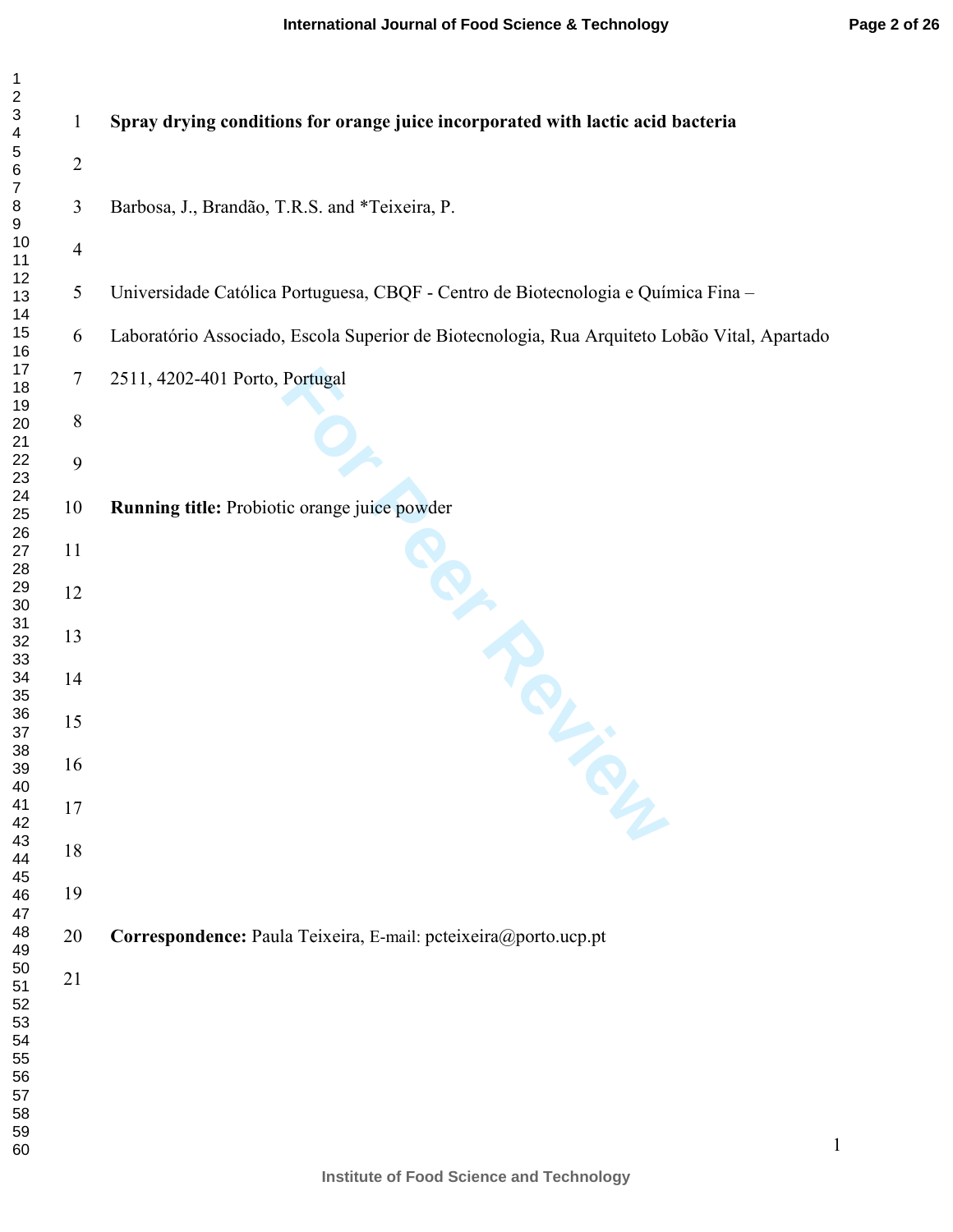# **Abstract**

Arabic). Survival of LAB was not affected by dryi<br>were stored at 4 °C. A slightly higher protection w<br>se of *L. plantarum* and at 4 °C. *Pediococcus acidilac*,<br>with logarithmic reductions lower than 1 log-uni<br>oduce a funct 23 This work aimed to develop an orange juice powder by spray drying with lactic acid bacteria (*Lactobacillus plantarum* 299v and *Pediococcus acidilactici* HA-6111-2), testing their survival 25 both during drying and storage (room temperature and 4 ºC). Initially, the best conditions for 26 spray drying were chosen to allow the best survival of each LAB: i) inlet air temperature of 120 27 °C and ii) 0.5:2 ratio of the orange juice soluble solids and drying agent added (prebiotics: 10DE 28 maltodextrin or gum Arabic). Survival of LAB was not affected by drying process and it was 29 higher when cultures were stored at 4 ºC. A slightly higher protection was conferred by 10DE 30 maltodextrin, in the case of *L. plantarum* and at 4 ºC. *Pediococcus acidilactici* was more resistant 31 during storage at 4 ºC, with logarithmic reductions lower than 1 log-unit. It was demonstrated 32 that it is possible to produce a functional non-dairy product, orange juice powder supplemented 33 with prebiotic compounds, containing viable LAB for at least 7 months, when stored at 4 ºC. 

**Keywords**: Spray drying, *Lactobacillus plantarum* 299v, *Pediococcus acidilactici* HA-6111-2 *,*

37 maltodextrin, gum Arabic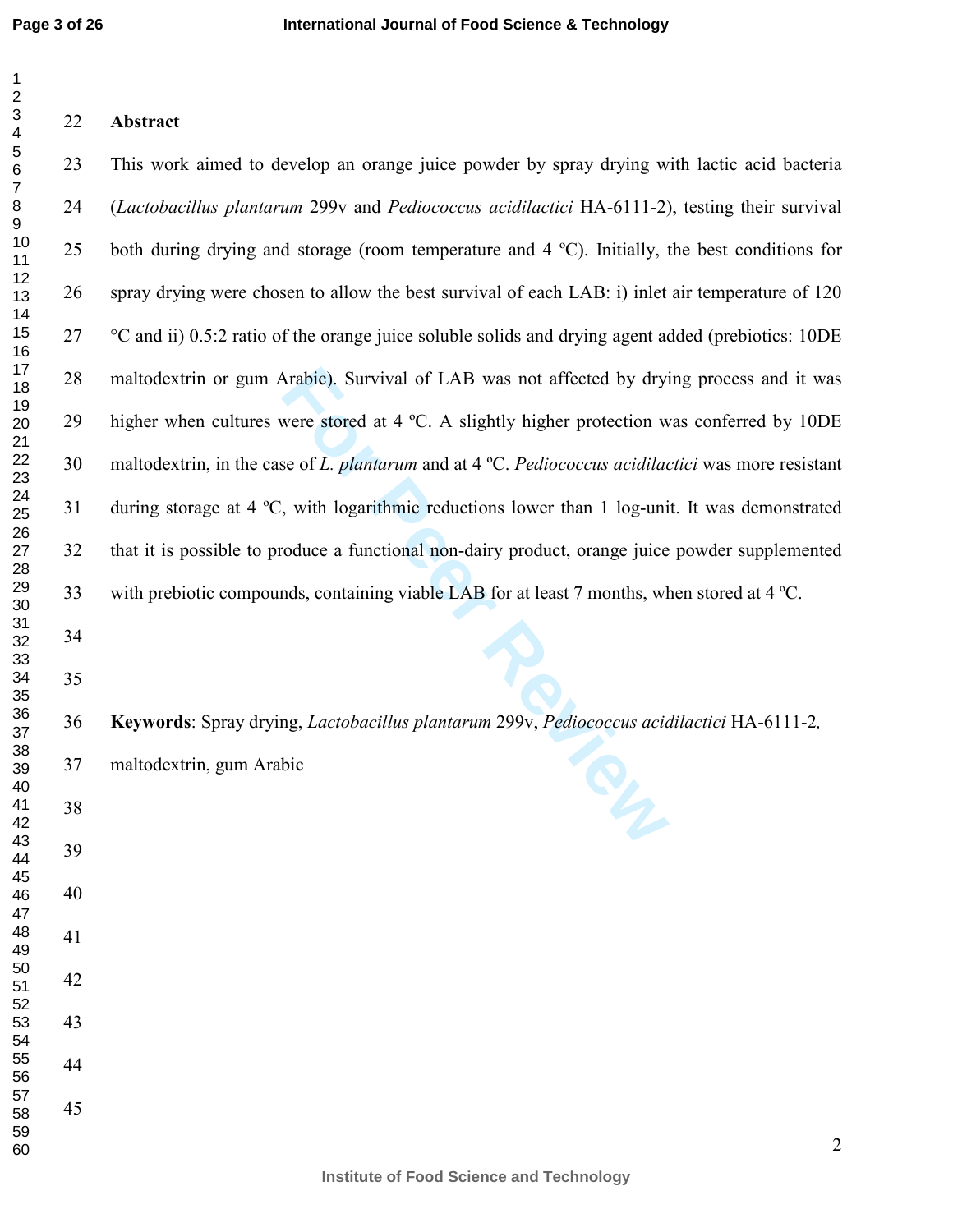#### $\overline{2}$  $\overline{\mathbf{4}}$  $\overline{7}$

 $\mathbf{1}$ 

## **Introduction**

food choices they provide. Presently, probiotics are d<br>n, when administered in adequate amounts, confer a<br>Agriculture Organization of the United Nations and<br>HO, 2002). Producing an orange juice with probiotic<br>case this div 47 The production of oranges in Portugal is more than 200,000 tons per year (OMAIAA, 2011) and 48 the possibility of producing natural orange juice powder would be an advantage at economic 49 level, not only by the reduction in volume and weight of the packages, easier transportation and 50 storage, but especially by increasing the shelf life of the product. At the same time, the use of 51 probiotics as food supplements is increasing, because of their health benefits, as well as the 52 increased diversity in food choices they provide. Presently, probiotics are defined as "live 53 microorganisms, which, when administered in adequate amounts, confer a health benefit on the 54 host" by the Food and Agriculture Organization of the United Nations and World Health 55 Organization (FAO/WHO, 2002). Producing an orange juice with probiotic bacteria can be an 56 innovative way to increase this diversity in food choices, especially among consumers who prefer 57 functional non-dairy based foods. Whilst dairy products are the priority for the development of 58 novel probiotic foods, an increase of vegetarianism, milk cholesterol content, and lactose 59 intolerance justify the need for non-dairy probiotic products (Granato *et al.*, 2010). 60 Spray drying (SD) is the most common method used for converting liquid food products into dry 61 powder, because it is inexpensive and easy to operate. Briefly, the process involves the pumping 62 of liquid sample into the atomizer that transforms the liquid into small droplets, which rapidly 63 lose their moisture on contact with the hot and dry air (Silva *et al.*, 2011). It could be a good 64 method to get a natural orange juice powder, if the characteristics of the natural juice allowed the 65 powder production. Fruit juices are extremely sticky, due to the presence of low molecular 66 weight sugars and organic acids in their composition, their high hygroscopicity, water solubility 67 and low melting point (Bhandari et al., 1997). The usual strategy to spray-dry sticky products is 68 the use of wall materials with high molecular weight. Several authors have been using drying aids 69 to a variety of fruit juices, being maltodextrins and gum Arabic the more common agents used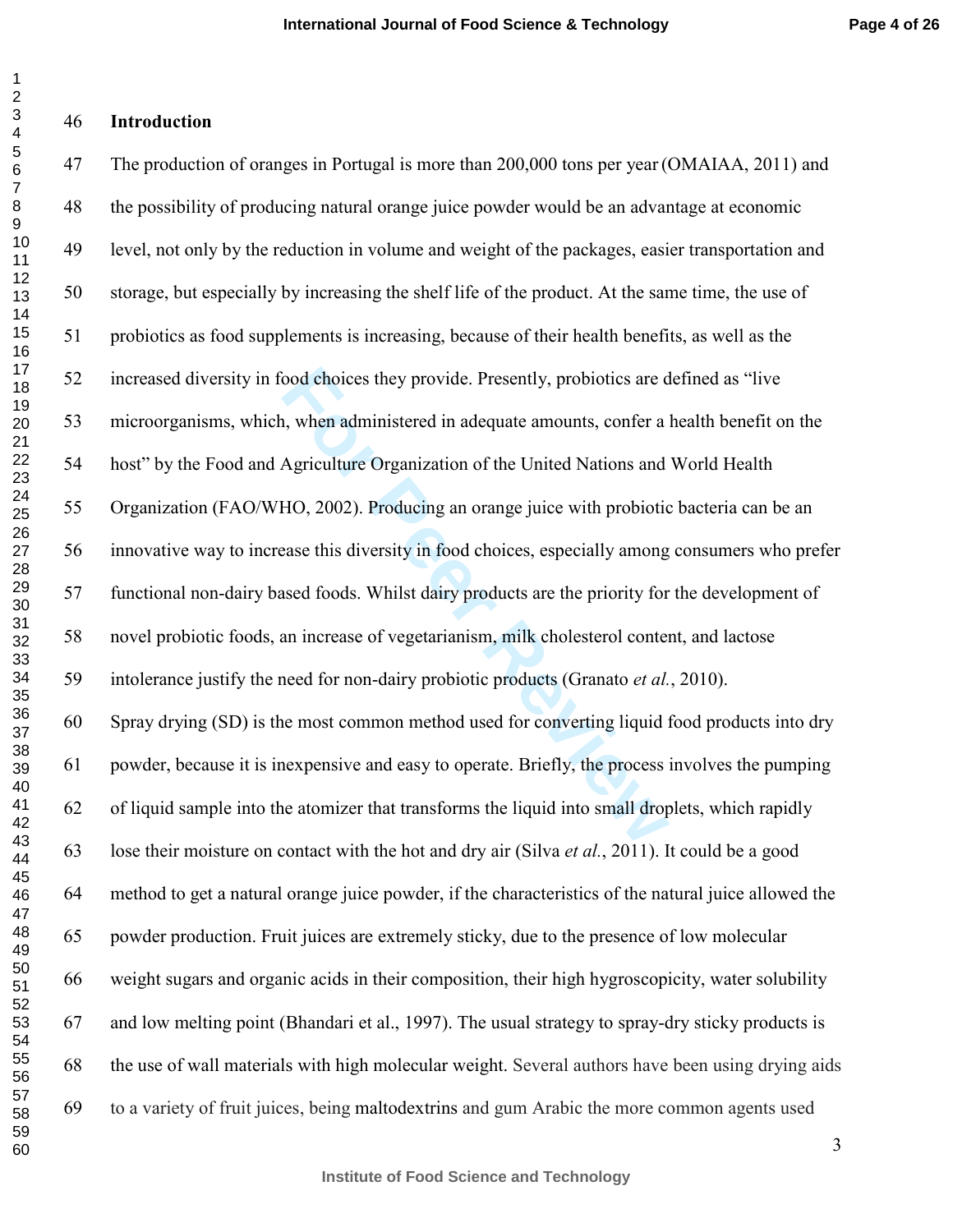| 1                                   |
|-------------------------------------|
|                                     |
| 23456                               |
|                                     |
|                                     |
|                                     |
|                                     |
|                                     |
|                                     |
|                                     |
|                                     |
|                                     |
|                                     |
|                                     |
|                                     |
|                                     |
|                                     |
|                                     |
| ) 789111111111122222222223333333333 |
|                                     |
|                                     |
|                                     |
|                                     |
|                                     |
|                                     |
|                                     |
|                                     |
|                                     |
|                                     |
|                                     |
|                                     |
|                                     |
|                                     |
|                                     |
|                                     |
|                                     |
|                                     |
|                                     |
|                                     |
|                                     |
|                                     |
| 。<br>39                             |
| 40                                  |
| 41                                  |
| 42                                  |
| 43                                  |
| 44                                  |
|                                     |
| 45                                  |
| 46                                  |
| 47                                  |
| 48                                  |
| 49                                  |
| 50                                  |
| 5<br>1                              |
| 5,<br>2                             |
| 53<br>s                             |
| 54                                  |
| 55                                  |
|                                     |
| 56                                  |
| ۔<br>57<br>58                       |
| ś                                   |
| 59                                  |
| 60                                  |

| 70 | (Martinelli et al., 2007; Tonon et al., 2010). Maltodextrins are low cost oligosaccharides, made   |
|----|----------------------------------------------------------------------------------------------------|
| 71 | from starch, that have dextrose equivalents (DE) and gum Arabic is a complex                       |
| 72 | heteropolysaccharide and a natural exudate of Acacia tree (Bemiller & Whistler, 1996). Together    |
| 73 | with their ability as drying agents, several studies have provided evidence that both maltodextrin |
| 74 | and gum Arabic also have prebiotic effects (Anekella & Orsat, 2013; Slavin, 2013). Prebiotics are  |
| 75 | defined as "nondigestible food ingredients that beneficially affect the host by selectively        |
| 76 | stimulating the growth and/or activity of one or a limited number of bacteria in the colon, thus   |
| 77 | improving host health" (Gibson & Roberfroid, 1995).                                                |
| 78 | Studies on SD of fruit juices with probiotic bacteria incorporated are rare (Anekella & Orsat,     |
| 79 | 2013; Pereira et al., 2014), probably because there are many factors influencing the survival of   |
| 80 | probiotics before, during and after SD (reviewed by Barbosa et al., 2016).                         |
| 81 | This work aimed to develop an orange juice powder dried by SD and incorporating viable lactic      |
| 82 | acid bacteria (LAB), ensuring their survival both during drying and storage.                       |
| 83 |                                                                                                    |
| 84 | <b>Materials and methods</b>                                                                       |
| 85 | Origin, growth and storage conditions of LAB isolates                                              |
| 86 | Two LAB were used: <i>Lactobacillus plantarum</i> 299v (Probis Probiotika, Lund, Sweden) and       |
| 87 | Pediococcus acidilactici HA-6111-2 deposited in Escola Superior de Biotecnologia (ESB)             |
| 88 | culture collection (Barbosa et al., 2015).                                                         |
| 89 | Growth and storage of isolates were done according to Barbosa <i>et al.</i> (2015).                |
| 90 |                                                                                                    |
| 91 | Conditions of the drying process of orange juice                                                   |
| 92 | <b>Materials</b>                                                                                   |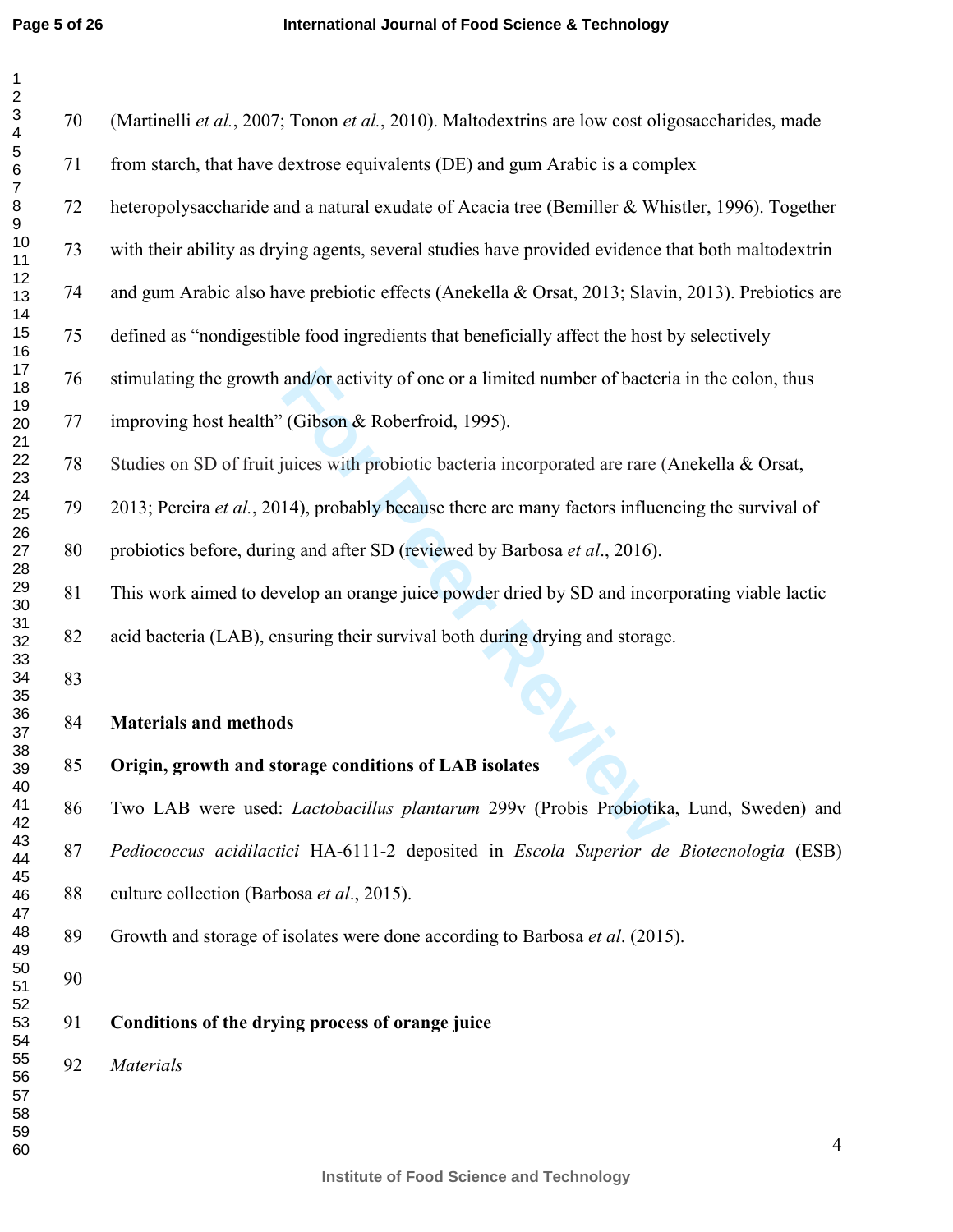| 1                                            |  |
|----------------------------------------------|--|
| 2                                            |  |
|                                              |  |
|                                              |  |
|                                              |  |
|                                              |  |
|                                              |  |
|                                              |  |
|                                              |  |
|                                              |  |
|                                              |  |
|                                              |  |
|                                              |  |
|                                              |  |
|                                              |  |
|                                              |  |
|                                              |  |
|                                              |  |
|                                              |  |
|                                              |  |
|                                              |  |
|                                              |  |
|                                              |  |
|                                              |  |
|                                              |  |
|                                              |  |
|                                              |  |
|                                              |  |
|                                              |  |
|                                              |  |
|                                              |  |
|                                              |  |
|                                              |  |
|                                              |  |
|                                              |  |
|                                              |  |
|                                              |  |
|                                              |  |
|                                              |  |
|                                              |  |
| 32<br>33<br>34<br>35<br>36<br>37<br>38<br>39 |  |
|                                              |  |
|                                              |  |
|                                              |  |
| 40                                           |  |
| 41                                           |  |
| 42                                           |  |
| 43<br>3                                      |  |
| 44                                           |  |
|                                              |  |
| 45                                           |  |
| 46                                           |  |
| 47                                           |  |
| 48                                           |  |
| 49                                           |  |
| 50                                           |  |
|                                              |  |
| 51<br>52                                     |  |
|                                              |  |
| 53                                           |  |
| 54                                           |  |
| 55                                           |  |
| 56<br>ì                                      |  |
| 57                                           |  |
| 58                                           |  |
| 59                                           |  |
|                                              |  |
| 60                                           |  |

| 93. | Mature oranges exclusively originated in Portugal were randomly purchased from local          |
|-----|-----------------------------------------------------------------------------------------------|
| 94  | commercial establishments (Porto, Portugal) and stored at room temperature until used (for no |
| 95. | more than 24 h before experiments).                                                           |
| 96  | The drying agents used were 10 DE maltodextrin (Sigma, Steinheim, Germany) and gum Arabic     |
|     |                                                                                               |

*Orange juice preparation* 

97 (Merck, Darmstadt, Germany).

For all using a domestic juicer and the juice was filtered in<br>
Freventing the obstruction of the atomizer of the spray<br>
of the juice was measured using a digital refractome<br>
tago U.S.A., Inc., WA, U.S.A.) and adjusted to 0 100 Oranges were squeezed using a domestic juicer and the juice was filtered in order to eliminate the 101 solids in suspension, preventing the obstruction of the atomizer of the spray dryer. The content of 102 the total soluble solids of the juice was measured using a digital refractometer (model PR-32 $\alpha$ ) 103 (alpha), Brix 0–32%, Atago U.S.A., Inc., WA, U.S.A.) and adjusted to 0.5 or 1% (w/v). The 104 drying agents 10 DE maltodextrin and gum Arabic were added, both at the concentrations of 1 or 105 2% (w/v), under magnetic stirring at 40 °C, until complete dissolution.

*Spray drying* 

108 The drying of orange juice was performed in a laboratory scale Büchi Mini Spray Dryer Model 109 B-191 (Büchi Laboratoriums-Technik, Flawil, Switzerland) with a two-fluid nozzle atomizer 110 with a 1 mm inside diameter and a concurrent drying chamber of 10.5 cm (Barbosa *et al.*, 2015). 111 The inlet air temperatures tested were 120 and 130 °C. The outlet air temperature cannot be 112 regulated, resulting from a combination of the inlet air temperature, the feed rate, the drying gas 113 flow rate and the solids content of the feed. A single cyclone air separator system was used and 114 the dried powders were collected from the base of the cyclone.

*Analysis of powders*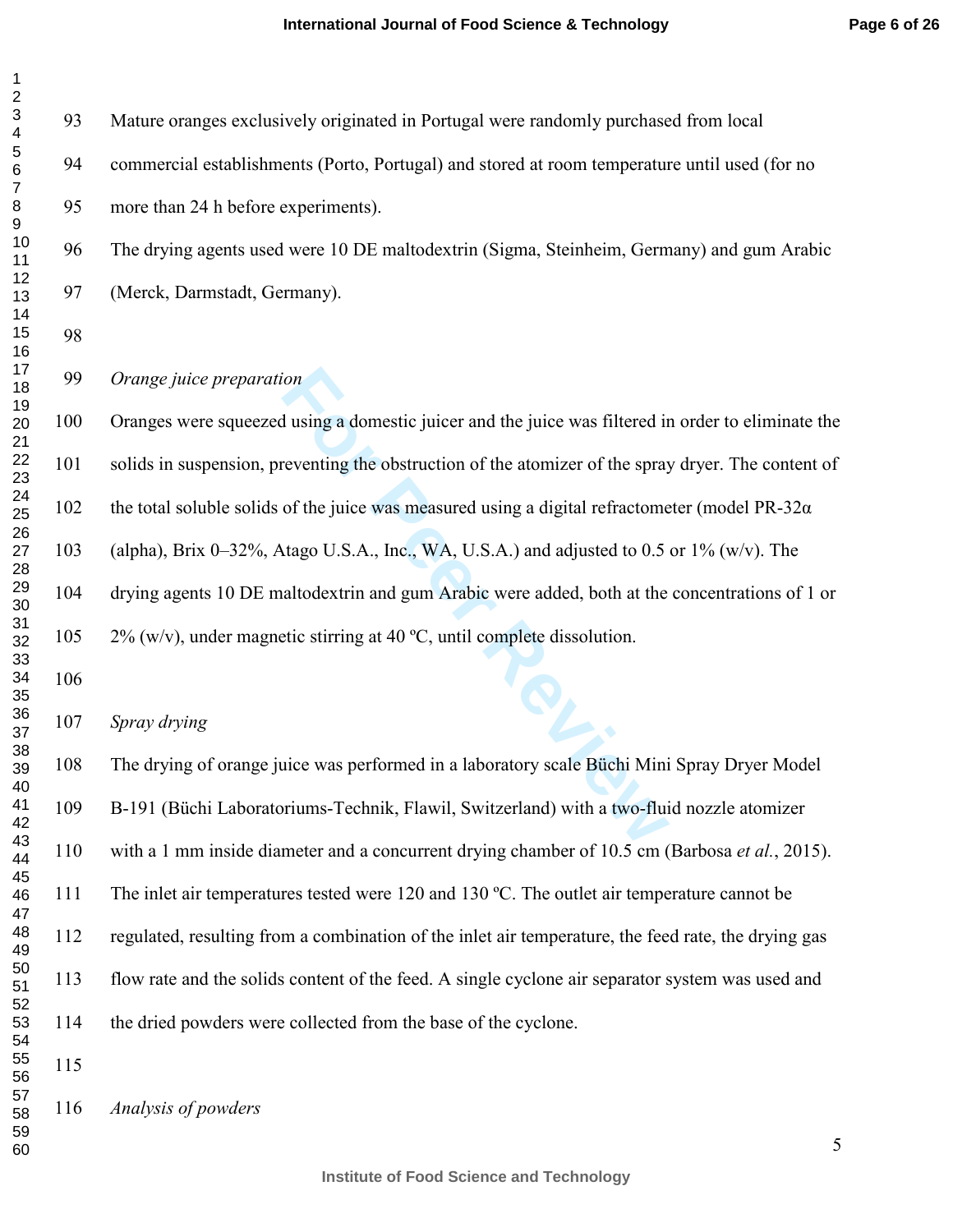$\overline{1}$ 

| 1                                                                  |   |
|--------------------------------------------------------------------|---|
| $\overline{c}$<br>د 3 4 5 6 7 8 9 10 11 12 13 14 15 16 7 8 9 20 12 |   |
|                                                                    |   |
|                                                                    |   |
|                                                                    |   |
|                                                                    |   |
|                                                                    |   |
|                                                                    |   |
|                                                                    |   |
|                                                                    |   |
| 22345678901123334567839                                            |   |
|                                                                    |   |
|                                                                    |   |
|                                                                    |   |
|                                                                    |   |
|                                                                    |   |
|                                                                    | l |
| 40<br>41<br>42                                                     |   |
| 43<br>44                                                           |   |
| 45<br>46                                                           |   |
| 47<br>48<br>49                                                     |   |
| 50<br>51                                                           |   |
| 52<br>53                                                           |   |
| 54<br>55<br>56                                                     |   |
| 57<br>58                                                           |   |
| 59<br>60                                                           |   |

ice was adjusted to 0.5% (w/v) and at this solution w<br>
E maltodextrin or gum Arabic), under magnetic stirr<br> *Hures*<br> **Homogen COMPAS and interpret at 37 °C** for 24 h, or<br>
d to MRS broth and incubated at the same cor<br>
ure w 117 Immediately after the SD, drying yield and water activity  $(a_w)$  of the dried powders were 118 determined (Barbosa *et al*., 2015). **Spray drying of orange juice with LAB**  *Orange juice preparation* 122 The orange juice was prepared as described above. After the selected conditions, the total soluble 123 solids content of the juice was adjusted to  $0.5\%$  (w/v) and at this solution was added 2% (w/v) of 124 the drying agent (10 DE maltodextrin or gum Arabic), under magnetic stirring at 40 °C, until 125 complete dissolution. *Preparation of LAB cultures* 128 From Man, Rogosa and Sharpe (MRS) agar incubated at 37 °C for 24 h, one colony of each LAB 129 isolate was transferred to MRS broth and incubated at the same conditions. For the final 130 inoculum, the last culture was transferred to a new MRS broth (1:100) and incubated at 37 °C for 131 24 h to reach stationary phase. Each isolate was harvested by centrifugation (8877 x g, 10 min, 37 132 °C; Rotina 35R, Hettich, Germany), washed twice in sterile quarter strength Ringer's solution 133 (Lab M, Bury, United Kingdom) and re-suspended in the same volume of the final solution 134 prepared before (in Orange Juice Preparation). 135 As control,  $10\%$  (w/v) of reconstituted skim milk (RSM) powder (Oxoid, Basingstoke, UK) was 136 used to re-suspend the LAB cultures. *Spray drying and powder analysis* 139 The drying of LAB cultures incorporated either in orange juice or in the RSM was achieved as 140 described above. The drying conditions chosen for both LAB cultures were: feed temperature of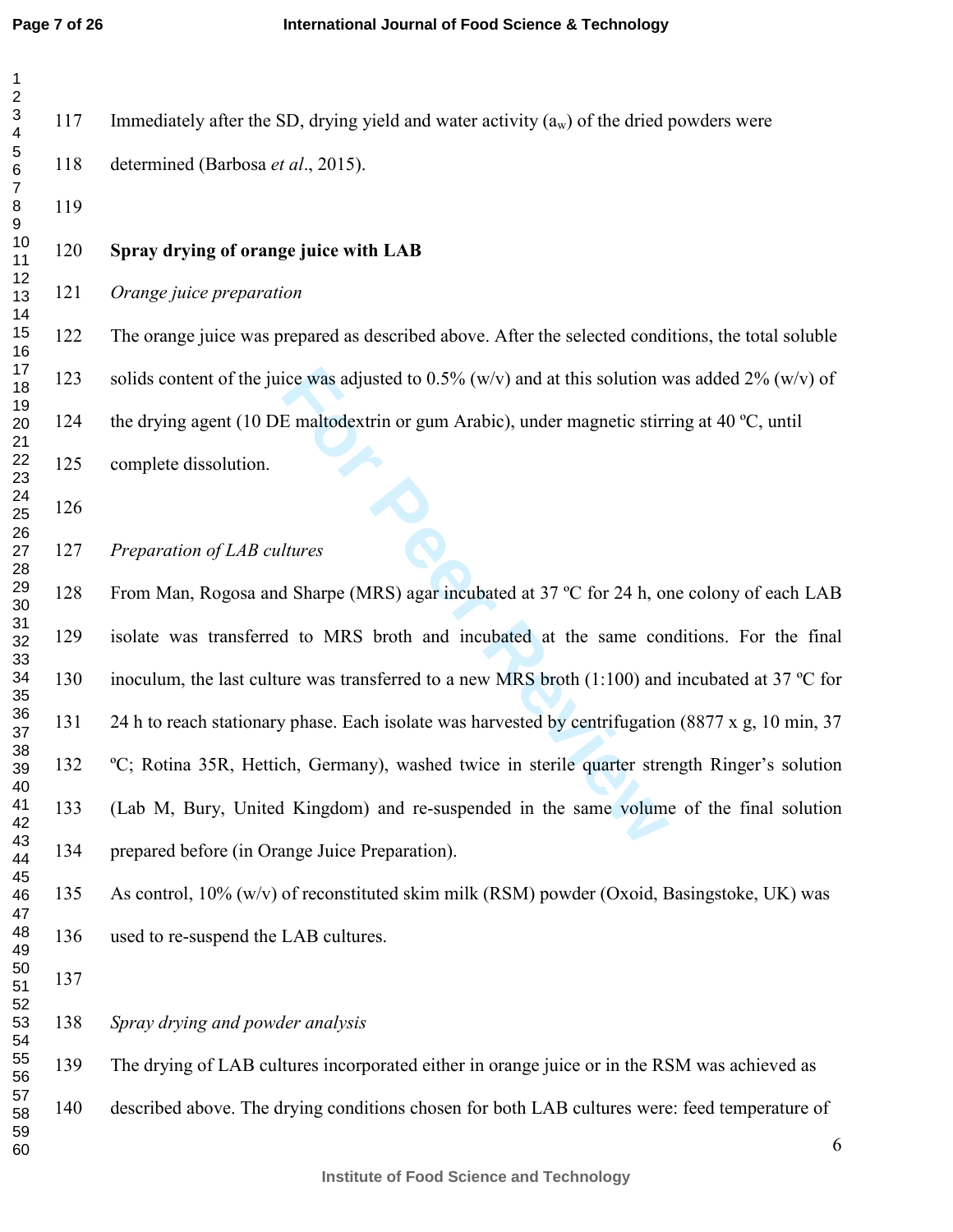| 141        | 40 °C, feed flow rate of 5 mL/min; 86% of drying air flow rate; compressed air flow rate of 550    |
|------------|----------------------------------------------------------------------------------------------------|
| 142        | L/h, inlet air temperature of 120 °C and outlet air temperature of about 65 °C.                    |
| 143        | Drying yield and $a_w$ of the dried powders were also determined.                                  |
| 144        |                                                                                                    |
| 145        | Storage conditions                                                                                 |
| 146        | Dried samples were stored in plastic containers, hermetically sealed in glass flasks, in normal    |
| 147<br>148 | atmosphere (air), in the presence of daylight, at $4^{\circ}$ C and room temperature.              |
| 149        | Enumeration of spray dried LAB cultures                                                            |
| 150        | The survival of each microorganism was assessed immediately after SD and at regular intervals      |
| 151        | throughout storage by rehydration of each dried sample to their initial solids concentration in    |
| 152        | sterile quarter strength Ringer's solution (Lab M). Each rehydrated sample was homogenized for     |
| 153        | 1 minute and kept at room temperature for 30 minutes followed by serial decimal dilutions and      |
| 154        | plated in duplicate for enumeration by the drop count technique (Miles and Misra, 1938) on MRS     |
| 155        | agar. The enumeration of each microorganism re-suspended in both orange juice or RSM before        |
| 156        | SD was also performed.                                                                             |
| 157        | The colonies were counted after incubation at 37 °C for 48 h and the CFU/mL calculated.            |
| 158        |                                                                                                    |
| 159        | Data analysis                                                                                      |
| 160        | Each experiment was done in duplicate. All calculations were carried out using the software IBM    |
| 161        | SPSS Statistics (version 22.0, IBM Corporation, Armonk, NY, USA). A significance level of $P \leq$ |
| 162        | 0.05 was applied to all statistical procedures.                                                    |
| 163        |                                                                                                    |
| 164        | Statistical analysis                                                                               |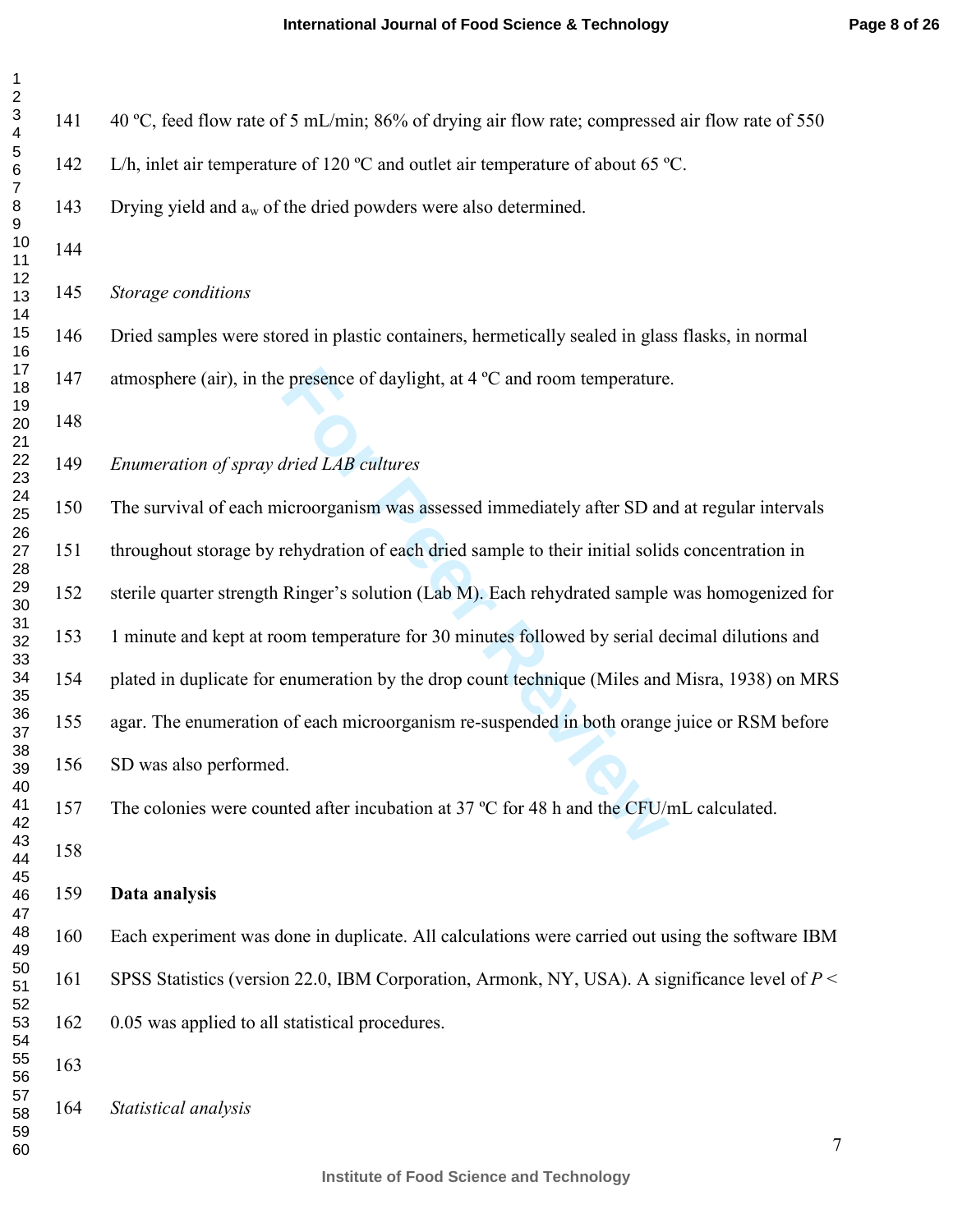**Page 9 of 26**

165 Significant differences in microbial counts of each LAB before and after SD were analyzed using 166 a paired-samples t-test.

odels of generalized estimating equations (GEE), w<br>ssumed a linear time course over the months of st<br>alyzing repeated or longitudinal measures, taking<br>ame individual over time are correlated. The advar<br>ent estimates of th 167 Microbial counts were transformed to logarithmic reduction using the equation: **log (N/N 0 )**, 168 where N is the microbial cell count at a particular sampling time and  $N_0$  is the microbial cell 169 count after SD. To evaluate the values of the variable  $log N/N_0$  (between the first and the last 170 storage time) among different isolates and used treatments (different drying agents) studied, we 171 applied multivariate models of generalized estimating equations (GEE), with identity as binding 172 function, i.e., it was assumed a linear time course over the months of storage. The GEE are a 173 method that allow analyzing repeated or longitudinal measures, taking into account that the 174 measurements in the same individual over time are correlated. The advantage of this method is 175 that it provides consistent estimates of the parameters associated with covariances of the model, 176 even if the assumed correlation structure would be wrong.

### *Logistic model*

- 179 Data from logarithmic reductions of each LAB along storage were adjusted with Logistic model 180 **using the equation:**  $\log(N/N_0) = -C/(1 + Ae^{-B})$ **, where N is the microbial cell count at a** 181 particular sampling time,  $N_0$  is the microbial cell count after SD, C is the asymptotic value, which 182 evaluates the tail tendency and B is related to the steepness of the curve (higher values are 183 associated to higher inactivation rates) (Chen, 2007).
- - **Results**

186 Powdered orange juice was initially obtained in a Büchi Mini Spray Dryer at i) constant feed 187 temperature (40 ºC), flow rates of feed (5 mL/min), drying air (86%) and compressed air (550 188 L/h) and ii) varying inlet air temperatures (120 and 130 ºC) as well as the ratio of total soluble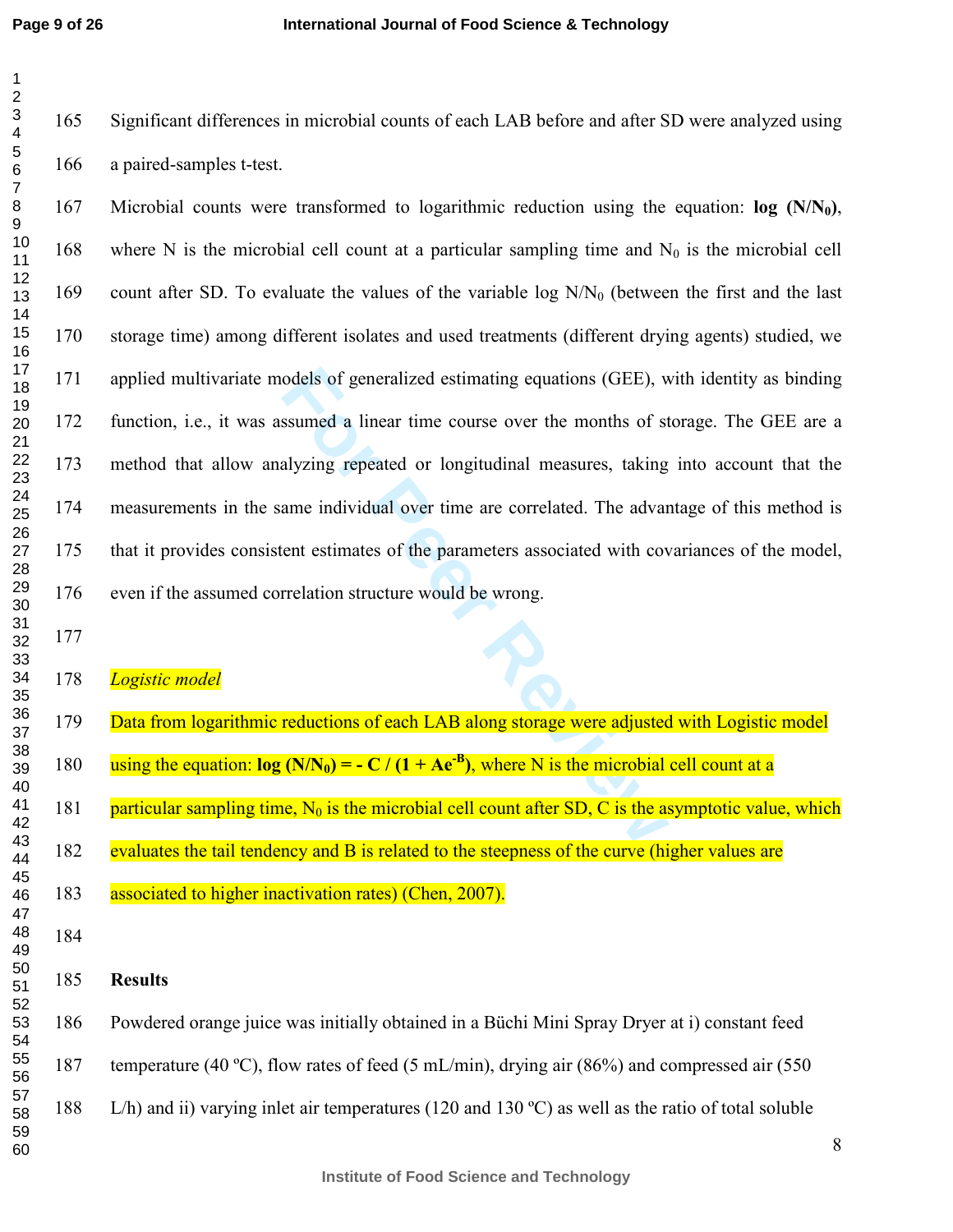**For EXECU/ml of L. plantarum 299v and P. acidilaction**<br> **For each LAB, besides the strong correlation covere obtained (** $P > 0.05$ **) between before and after the reductions were obtained after SD for both LAB<br>
<b>Integration** 189 solids (orange juice; 0.5 or 1% w/v): drying aid (10DE maltodextrin or gum Arabic; 1 or 2% 190 w/v). Powders with different drying yield and  $a_w$  values were obtained (data not shown). In table 191 S1 are presented the drying yields and a <sup>w</sup> values obtained only for the selected conditions: inlet 192 and outlet air temperatures of 120 ºC and 65 ºC, respectively, and ratio of soluble solids: drying 193 aid of 0.5: 2. For both drying agents, drying yield was close to 50% and values of  $a_w$  between 0.3 194 and 0.4 were obtained for the orange juice powders. 196 In table 1 are shown the log CFU/ml of *L. plantarum* 299v and *P. acidilactici* HA-6111-2 before 197 and after being spray dried. For each LAB, besides the strong correlation coefficient (>0.9), no 198 significant differences were obtained (*P* > 0.05) between before and after the drying process. 199 Moreover, no logarithmic reductions were obtained after SD for both LAB. 201 Kinetic parameters for logarithmic reductions of each LAB along 210 days of storage at room 202 temperature and  $4^{\circ}$ C are detailed in Table S2. 203 The survival of each microorganism during storage at room temperature is presented in Figure 1. 204 For both LAB, survival during storage at room temperature was higher when cells were spray 205 dried in RSM. Although, the reduction of both microorganisms had been lower for RSM initially, 206 both were reduced to values below the level of the detection limit of the enumeration technique 207 after 150 (*L. plantarum* 299v; graph A1) or 210 days of storage (*P. acidilactici* HA-6111-2; 208  $\frac{graph B1}{}$ . 209 In spray dried orange juice, significant differences were obtained between the drying agents used 210 regarding to the survival of LAB during storage period studied  $(P < 0.05)$ . After 11 days of 211 storage in orange juice dried with 10 DE maltodextrin (**graph A2**) an accentuated reduction in the 212 number of cells of *L. plantarum* 299v occurred, and after 60 days the logarithmic reduction was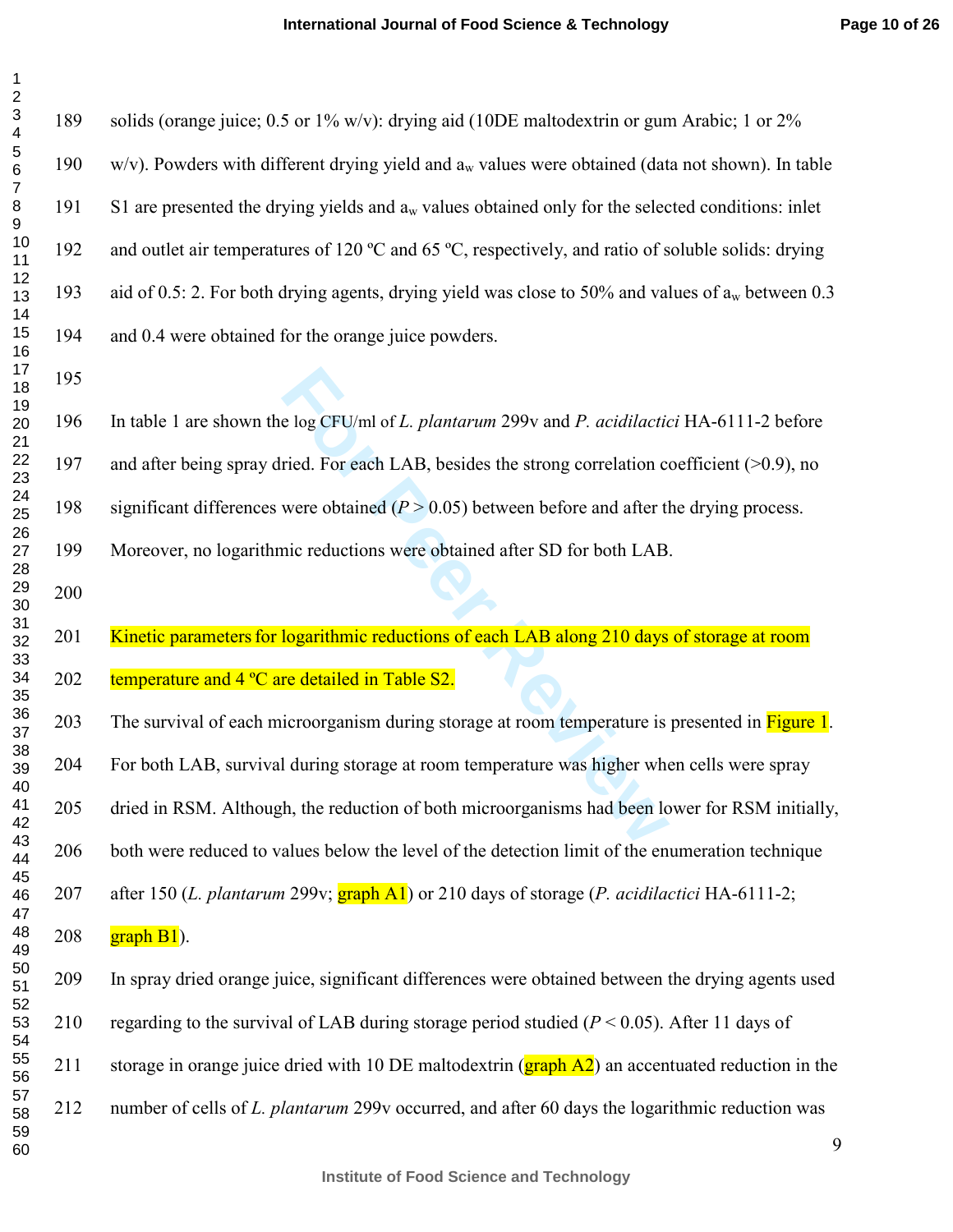213 to values below the level of the detection limit of the enumeration technique. In orange juice

| 1                                   |
|-------------------------------------|
| $\overline{c}$                      |
|                                     |
|                                     |
| 3<br>4<br>5<br>6                    |
|                                     |
|                                     |
| 7                                   |
|                                     |
|                                     |
|                                     |
|                                     |
|                                     |
|                                     |
|                                     |
|                                     |
|                                     |
|                                     |
|                                     |
|                                     |
|                                     |
| 891112134151781920                  |
| 1                                   |
|                                     |
| 1222<br>$23425672829$<br>3222222936 |
|                                     |
|                                     |
|                                     |
|                                     |
|                                     |
|                                     |
|                                     |
|                                     |
|                                     |
|                                     |
|                                     |
| 32<br>33<br>34<br>35<br>36<br>37    |
|                                     |
|                                     |
|                                     |
|                                     |
| 38                                  |
| ٩ğ                                  |
| 40                                  |
| 41                                  |
| 4:                                  |
| 43<br>3                             |
| 44                                  |
| 45                                  |
|                                     |
| 46                                  |
| 47                                  |
| 48                                  |
| 49                                  |
| 50                                  |
| 51                                  |
| -<br>52                             |
| 53                                  |
| 54                                  |
| 55                                  |
| 56                                  |
| ì                                   |
| 57                                  |
| 58                                  |
| 59                                  |

For all the number of cells became more pronounced a<br>
Foreign and the detection limit were attained after 120 day<br>
Foreign at 4 °C. A higher survival was observed during<br>
For presented the survival of *L. plantarum* 299v 214 dried with gum Arabic ( $\frac{graph A3}{}$ ), even though the similar behavior, higher reduction in the 215 number of cells of *L. plantarum* 299v occurred initially, compared with orange juice dried with 216 10 DE maltodextrin. 217 Despite survival of *P. acidilactici* HA-6111-2 dried in orange juice with 10 DE maltodextrin 218 (graph B2) or gum Arabic (graph B3) had been different along the storage period ( $P < 0.05$ ), in 219 both cases, the reduction in the number of cells became more pronounced after 30 days of storage 220 and values below the level of the detection limit were attained after 120 days of storage. 222 In Figures 2 and S1 are presented the survival of *L. plantarum* 299v and *P. acidilactici* HA-6111- 223 2, respectively, during storage at 4 °C. A higher survival was observed during storage at 4 °C than 224 at room temperature, for both LAB. 225 In the case of *L. plantarum* 299v, the drying with RSM (Fig 2, graph A4) also conferred a 226 protective effect during storage at 4  $^{\circ}$ C, comparing with the other drying agents ( $P < 0.05$ ). 227 Significant differences were also found among the additives used (*P* < 0.05). In the orange juice 228 dried with 10 DE maltodextrin ( $\frac{Fig 2, graph A5}{2}$ ), there was a 4 log-units reduction in the survival 229 of *L. plantarum* 299v up to 90 days of storage and of 8 log-units until the end of the storage 230 period (210 days). In the presence of gum Arabic ( $\overline{Fig 2, graph A6}$ ), after this period of 90 days 231 this reduction was higher than in the presence of 10 DE maltodextrin, reaching values below the 232 detection limit after 210 days (> 9.9 log reduction). 233 No significant differences were observed in the survival of *P. acidilactici* HA-6111-2 during 234 storage at 4 °C ( $P > 0.05$ ) for all the SD media investigated, RSM ( $\overline{Fig S1, graph B4}$ ) and orange

235 juice supplemented with 10 DE maltodextrin ( $\overline{Fig S1, graph B5}$ ) or gum Arabic ( $\overline{Fig S1, graph}$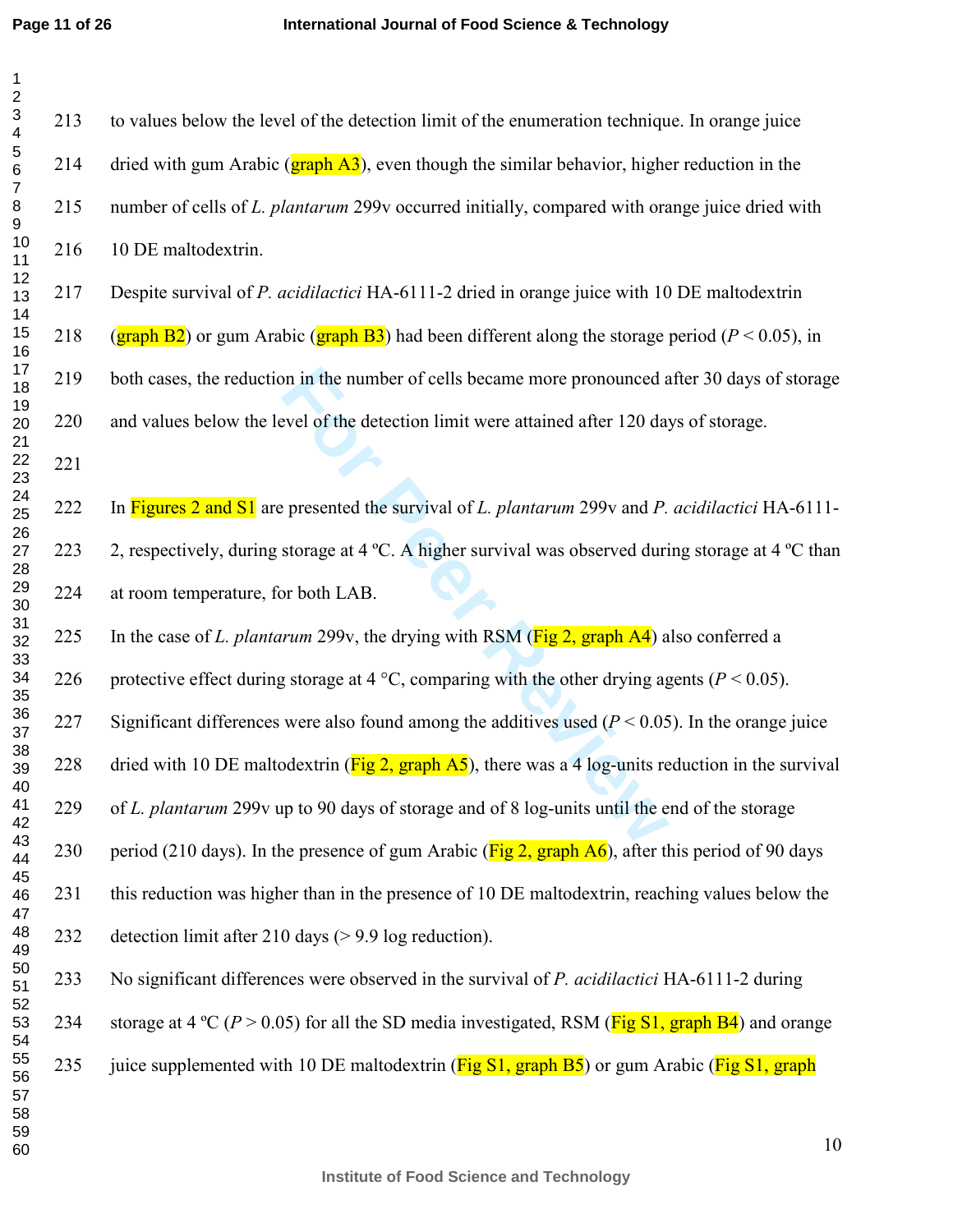act such as an orange juice powder with functional porporated: *L. plantarum* 299v - a commercial probio strain from a food matrix and with probiotic characteristical probiotic strain from a food matrix and with probiotic 236 B6). At this storage temperature, *P. acidilactici* HA-6111-2 demonstrated a higher survival than *L. plantarum* 299v (*P* < 0.05), showing less than 1 log-unit reduction after 210 days. 238 Orange juice dried with 10 DE maltodextrin conferred a slightly higher protection on the survival 239 of *L. plantarum* 299v during storage at 4 ºC. **Discussion**  242 To develop a new product such as an orange juice powder with functional properties, two LAB 243 were selected to be incorporated: *L. plantarum* 299v - a commercial probiotic and *P. acidilactici* 244 HA-6111-2 an isolated strain from a food matrix and with probiotic characteristics found after 245 preliminary characterization (Barbosa *et al.*, 2015). 247 Optimization of a drying process is the initial step to gather the best conditions for obtaining a 248 powdered product of good quality. The different parameters evaluated to optimize the drying 249 process of orange juice by SD were i) the content of soluble solids in orange juice, as well as the 250 optimal ratio of drying agents tested, allowing the juice drying with the lowest loss of powder, 251 and ii) the inlet air temperature of the SD. With the different tests carried out, conditions leading 252 to the highest drying yield and product with low  $a_w$  were selected: 0.5:2 ratio of the orange juice 253 soluble solids and drying agent added. 254 Another important parameter in SD is the outlet air temperature. As previously mentioned, in the 255 Büchi Mini Spray Dryer used this is not an adjustable parameter, resulting from the combination 256 of the various parameters such as inlet air temperature, pump and aspirator settings and feed 257 concentration. Several researchers reported that outlet air temperatures above 85 ºC were lethal 258 for probiotic cultures (Gardiner *et al.*, 2000; Corcoran *et al.*, 2004). Since we intended to 259 incorporate probiotics into orange juice and the outlet air temperatures are such an important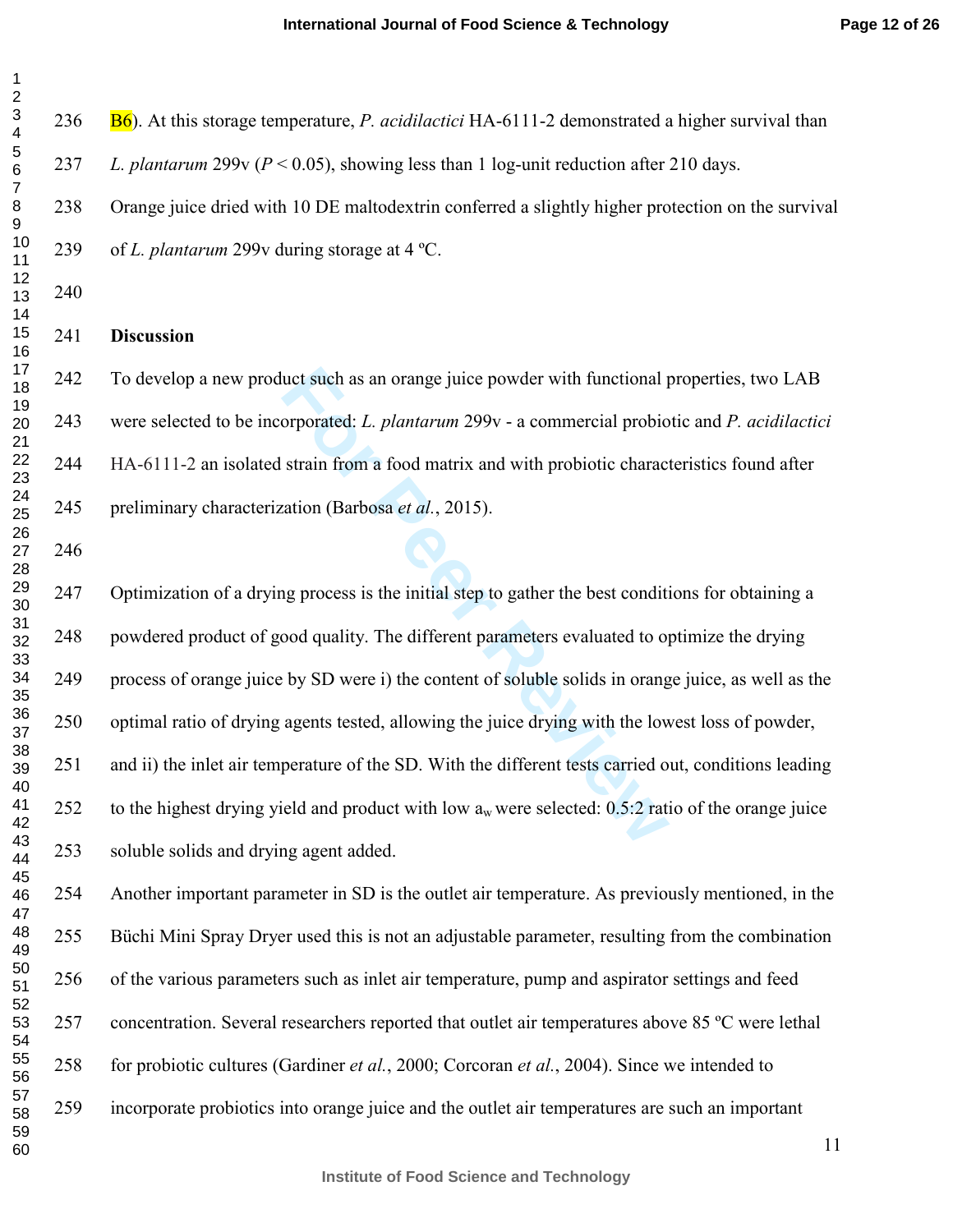#### **International Journal of Food Science & Technology**

260 parameter in the survival of bacteria during drying, all the conditions selected (Table S1) resulted 261 in low outlet air temperatures (close to 65 °C) and, simultaneously, high drying yields and low  $a_w$ 262 values.

1% (w/v). This is in agreement with some studies v<br>ents concentration in fruit juices, also increased the<br>2012). With the subsequent addition of probiotic cu<br>e selected conditions allowed to obtain low  $a_w$  value<br>viabilit 263 According to Bhandari *et al.* (1997) a total powder recovery of 50% in a laboratory scale spray 264 dryer is considered to be the reference point for a marginally successful drying. From both 265 concentrations of the drying agents tested, the addition of  $2\%$  (w/v) to the orange juice allowed a 266 better drying yield than  $1\%$  (w/v). This is in agreement with some studies which stated that the 267 increasing of drying agents concentration in fruit juices, also increased the powder yield (Quek *et al.*, 2007; Fazaeli *et al.*, 2012). With the subsequent addition of probiotic cultures to orange juice, 269 it was important that the selected conditions allowed to obtain low  $a_w$  values, as water remaining 270 after drying affects the viability of cultures, after the drying process and also during storage 271 (Zayed & Roos, 2004). Moreover, dried products with  $a_w$  values below 0.6 are considered 272 microbiologically stable (Quek *et al.*, 2007).

274 After the selection of SD conditions for orange juice powder production, we proceeded to the 275 incorporation of each LAB to the juice with each drying agent - 10 DE maltodextrin and gum 276 Arabic - and subsequent drying. The survival of LAB was not affected during the drying process  $(P > 0.05)$ . Good survival of probiotics after SD in fruit juices had already been reported 278 (Anekella & Orsat, 2013).

280 Drying of the selected LAB in RSM was used as a control since it has been demonstrated that it 281 is as an efficient protector, both during drying and also during subsequent storage (Teixeira *et al.*, 282 1995a; Gardiner *et al.*, 2000; Ananta *et al.*, 2005).

**Institute of Food Science and Technology**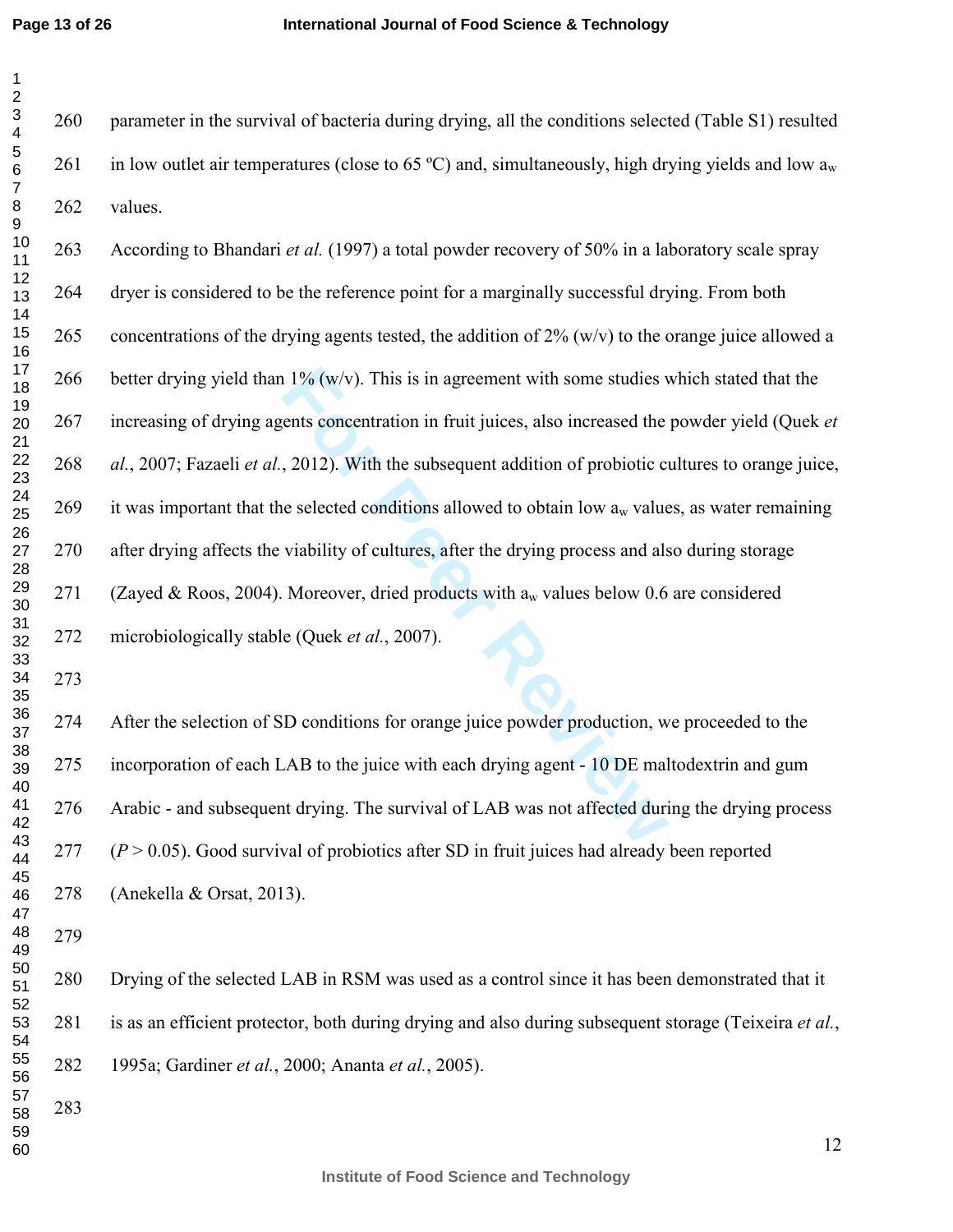| 1                                    |  |
|--------------------------------------|--|
| $\overline{c}$                       |  |
|                                      |  |
|                                      |  |
| $\frac{3}{4}$                        |  |
|                                      |  |
| 6                                    |  |
| 7                                    |  |
|                                      |  |
|                                      |  |
|                                      |  |
| 8910112134151617                     |  |
|                                      |  |
|                                      |  |
|                                      |  |
|                                      |  |
|                                      |  |
|                                      |  |
|                                      |  |
| 18                                   |  |
| ر<br>19                              |  |
| 20                                   |  |
|                                      |  |
| 21<br>22                             |  |
|                                      |  |
|                                      |  |
|                                      |  |
|                                      |  |
| $23$<br>$24$<br>$25$<br>$27$<br>$28$ |  |
|                                      |  |
|                                      |  |
| $^{29}$                              |  |
|                                      |  |
| $\frac{1}{2}$                        |  |
| $\frac{31}{2}$                       |  |
| $\overline{ }$<br>$\frac{3}{2}$      |  |
|                                      |  |
|                                      |  |
|                                      |  |
| 33<br>34<br>35<br>36<br>37           |  |
|                                      |  |
| 38                                   |  |
| -<br>39                              |  |
|                                      |  |
| 40                                   |  |
| 41                                   |  |
| 4                                    |  |
| 43<br>ś                              |  |
| 44                                   |  |
| 45                                   |  |
| 46                                   |  |
| 47                                   |  |
|                                      |  |
| 48                                   |  |
| 49                                   |  |
| 50                                   |  |
| 51                                   |  |
| -<br>52                              |  |
| 53<br>3                              |  |
| 54                                   |  |
| 55                                   |  |
|                                      |  |
| 56<br>ì                              |  |
| 57                                   |  |
| 58                                   |  |
| 59                                   |  |
| 60                                   |  |

 $\overline{1}$ 

ing drying and subsequent storage (Anekella & Orsat,<br>ature regarding the drying of *L. plantarum* and *P. ac*<br>ices by SD, many authors have studied the behavior<br>xtrin as carrier. Lapsiri *et al.* (2012) found high surv<br>5 284 As expected, significant differences were obtained between the temperatures of storage used (*P* < 285 0.05). Many authors reported the higher survival of spray dried bacteria during storage at low 286 temperatures (Teixeira *et al.*, 1995b; Gardiner *et al.*, 2000; Silva *et al.*, 2002). 287 Of the drying agents used in this study, 10 DE maltodextrin allowed better results on the survival 288 of *L. plantarum* 299v in comparison with gum Arabic. Other studies have demonstrated the 289 importance of maltodextrin as a drying agent in fruit juices, as well as its protective ability of 290 probiotic cultures during drying and subsequent storage (Anekella & Orsat, 2013; Pereira *et al.*, 291 2014). 292 Despite the scarce literature regarding the drying of *L. plantarum* and *P. acidilactici* strains 293 incorporated in fruit juices by SD, many authors have studied the behavior of different strains 294 after SD using maltodextrin as carrier. Lapsiri *et al*. (2012) found high survival rate of *L. plantarum* TISTR 2075 after SD. During storage at different temperatures, survival of spray dried 296 cells was affected by elevated temperatures; while at  $25^{\circ}$ C no cells have survived up to 90 days 297 of storage, at 4  $\degree$ C this strain had a decrease of only 1.62 log CFU/g after 12 months of storage in 298 the absence of light. In the study of Reddy *et al.* (2009), using maltodextrin and nonfat skimmed 299 as carriers, during 60 days of storage, the high temperatures also affected the survival rate of *L. plantarum* and *P. acidilactici* strains tested. At 4 ºC a survival rate of 60% was obtained for both 301 strains and carriers. At 30 ºC, using maltodextrin as carrier, the survival rate decreased to 50% for 302 both strains and using nonfat skimmed, the survival rate decreased to 67% for *L. plantarum* and 303 to 53% for *P. acidilactici*. The authors concluded that maltodextrin is a good substitute of nonfat 304 skimmed. 305 Although maltodextrin could be a good encapsulating agent during SD, it also acts as a prebiotic,

306 allowing the survival of the cultures (Reddy *et al.*, 2009; Lapsiri *et al.*, 2012; Anekella & Orsat,

307 2013; Pereira *et al.*, 2014).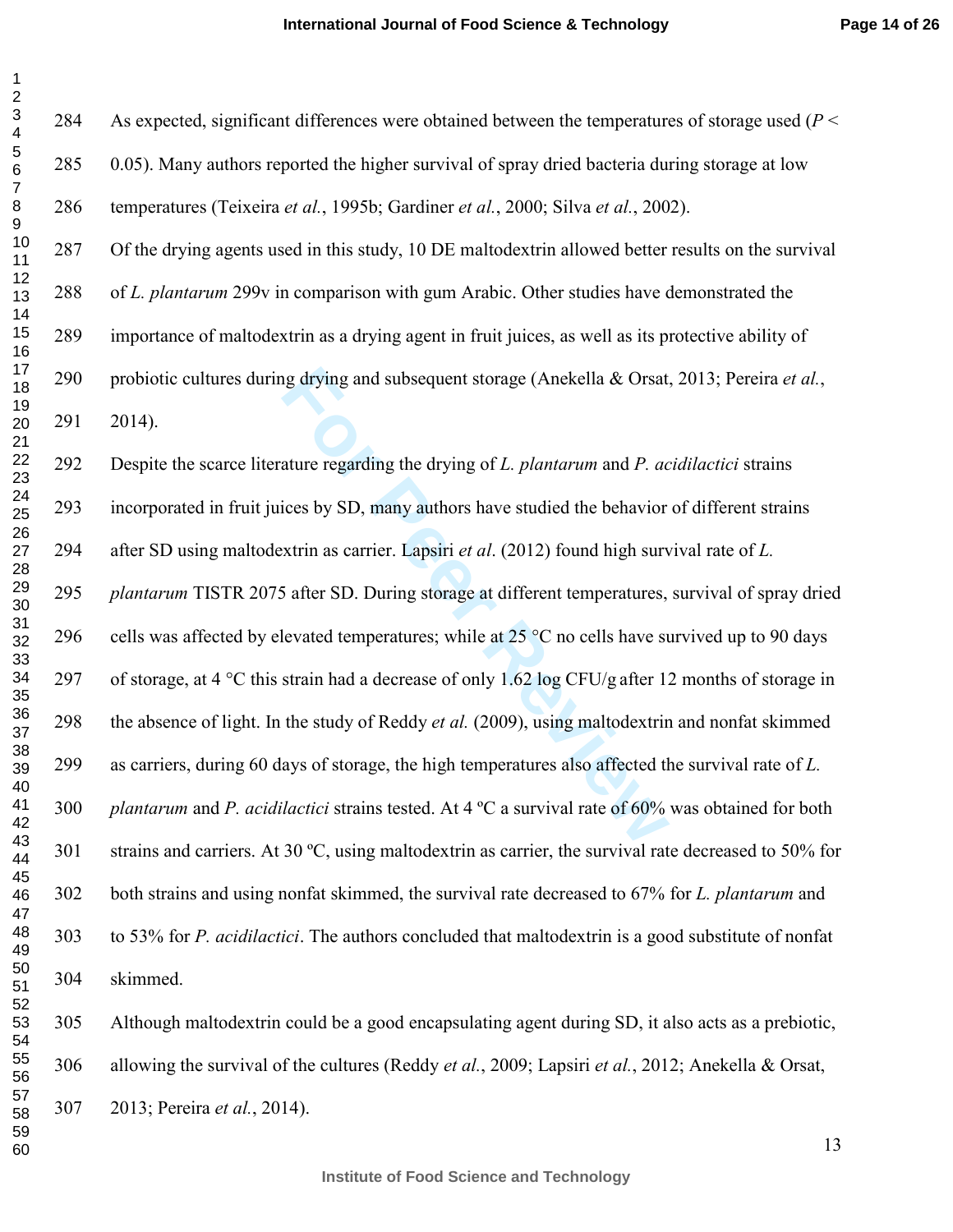periments being performed, especially in terms of i)<br>
ation of results in a larger industrial drier and iii) val<br>
ultures to retain its functional properties. Nonetheles<br>
to prove that it is possible to produce a functiona 308 In this study, and only focusing the results obtained during storage at 4 ºC, it was possible to 309 obtain spray dried cultures in orange juice, which could survive and remain viable in amounts of  $10^7$  CFU/ml, over a certain period of time. As expected, different microorganisms had different 311 behaviors: while the orange juice powder contained  $10^7$  CFU/mL of *L. plantarum* 299v only up 312 to 90 days of storage at 4 °C, the orange juice powder with *P. acidilactici* HA-6111-2 contained 313  $10^8$  CFU/mL, at least up to 210 days of storage. This means that the conditions are fulfilled for 314 extra and important experiments being performed, especially in terms of i) storage conditions 315 improvement, ii) validation of results in a larger industrial drier and iii) validation of the ability 316 of the dried probiotic cultures to retain its functional properties. Nonetheless, the present data is 317 promising and allowed to prove that it is possible to produce a functional non-dairy based food, 318 such as an orange juice powder that incorporates probiotic ingredients. **Conclusions**  321 The conditions to obtain orange juice powder by SD were pooled. Another challenge was the 322 incorporation of bacteria with probiotic characteristics and that they were able to survive during 323 drying process and storage. In this study it was demonstrated that it is possible to produce a 324 healthy product, not only for the advantage of using a powder made from natural fruit juice, as 325 well as the beneficial characteristics conferred by a prebiotic and probiotic incorporated. 326 Within various additives which can be used in food industry, the prebiotic maltodextrin turned 327 possible not only to obtain a powder of good quality, but also a higher survival of one of the 328 bacteria incorporated into orange juice, along its storage at 4 °C. If this product is stored and sold

329 at refrigerated conditions it can have a long shelf life, depending on the probiotic used. The

330 potential probiotic *P. acidilactici* HA-6111-2 studied was more resistant than the probiotic *L.* 

*plantarum* 299v. The challenge continues to be the preservation of these products at room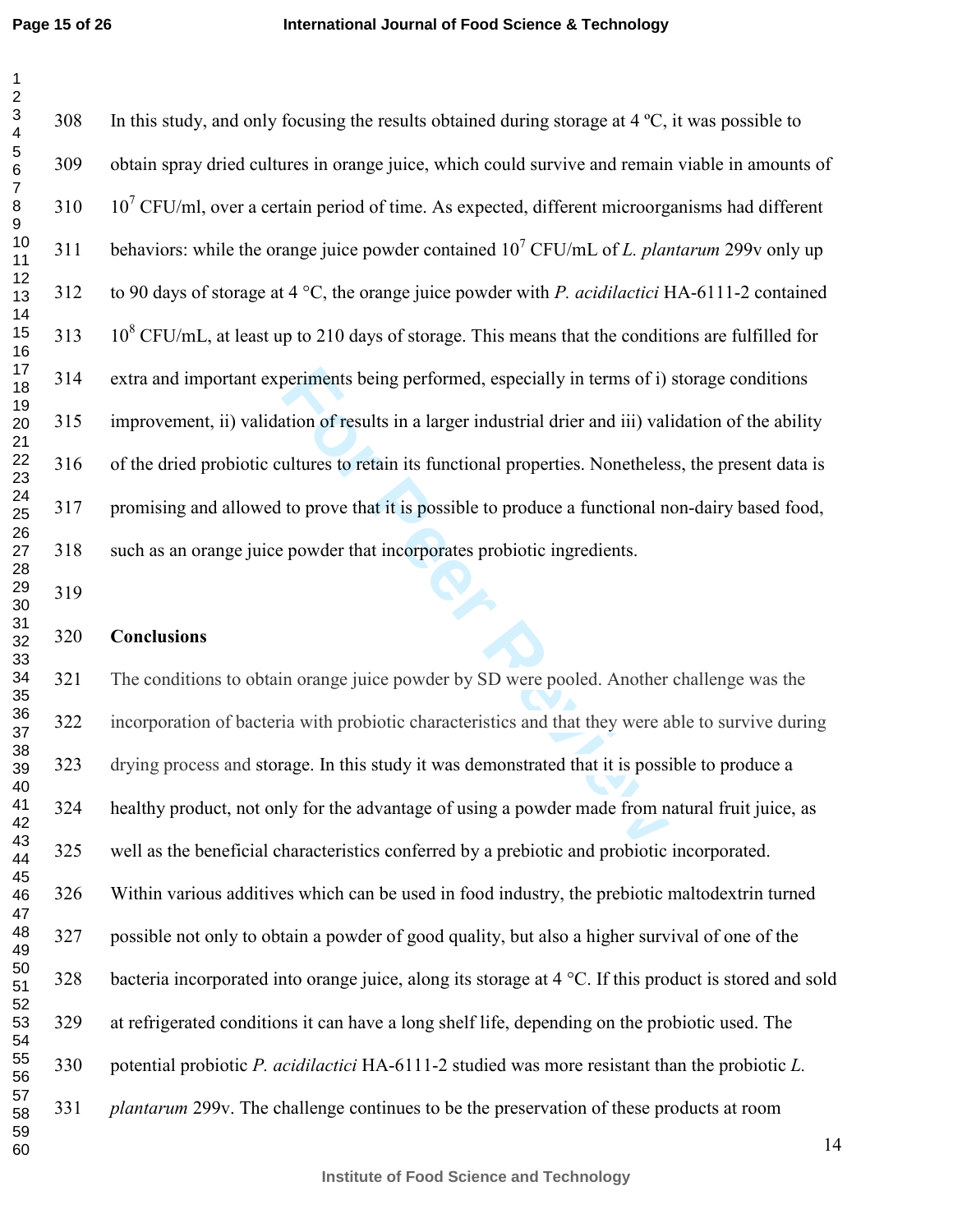| 1<br>$\overline{2}$ |     |
|---------------------|-----|
| 3<br>4              | 332 |
| 5<br>6              | 333 |
| 7<br>8<br>9         | 334 |
| 10<br>11            | 335 |
| 12<br>13<br>14      | 336 |
| 15<br>16            | 337 |
| 17<br>18            | 338 |
| 19<br>20<br>21      | 339 |
| 22<br>23            | 340 |
| 24<br>25            | 341 |
| 26<br>27<br>28      | 342 |
| 29<br>30            | 343 |
| 31<br>32            | 344 |
| 33<br>34<br>35      | 345 |
| 36<br>37            | 346 |
| 38<br>39            | 347 |
| 40<br>41<br>42      | 348 |
| 43<br>44            | 349 |
| 45<br>46<br>47      | 350 |
| 48<br>49            | 351 |
| 50<br>51            | 352 |
| 52<br>53<br>54      | 353 |
| 55<br>56            | 354 |
| 57<br>58            | 355 |
| 59<br>60            |     |

332 temperature, so it is necessary to improve the storage conditions in order to increase their shelf 333 life at the lowest possible cost.

## **Acknowledgments**

336 This work was supported by funding from the National Funds from the *Fundação para a Ciência* 

*e a Tecnologia* (FCT) through project UID/Multi/50016/2013. Financial support for author J.

338 Barbosa was provided by a post-doctoral fellowship, SFRH/BPD/113303/2015 (FCT).

- **References** 
	- 341 Ananta, E., Volkert, M. & Knorr, D. (2005). Cellular injuries and storage stability of spray-dried *Lactobacillus rhamnosus* GG. *International Dairy Journal* , **15**, 399-409.
	- 343 Anekella, K. & Orsat, V. (2013). Optimization of microencapsulation of probiotics in raspberry 344 juice by spray drying. *LWT - Food Science and Technology*, **50**, 17-24.
- by a post-doctoral fellowship, SFRH/BPD/113303/2<br> **Example 2016** & Knorr, D. (2005). Cellular injuries and storage s<br> *Enmosus* GG. *International Dairy Journal*, **15**, 399-4<br>
V. (2013). Optimization of microencapsulation 345 Barbosa, J., Borges, S. & Teixeira, P. (2015). *Pediococcus acidilactici* as a potential probiotic to 346 be used in food industry. *International Journal of Food Science and Technology* , **50**, 1151- 347 1157.
- 348 Barbosa, J. & Teixeira, P. (2016). Development of probiotic fruit juice powders by spray drying: 349 a review. *Food Reviews International*, DOI: 10.1080/87559129.2016.1175016.
- 350 Bemiller, J.N. & Whistler, R.L. (1996). Carbohydrates. In: Fenema, O.R. (Ed). *Food Chemistry*. 351 New York: Marcel Dekker.
- 52 Bhandari, B.R., Datta, N. & Howes, T. (1997). Problems associated with spray drying of sugar-353 rich foods. *Drying Technology*, **15**, 671-684.
- 354 Chen, H. (2007). Use of linear, Weibull, and log-logistic functions to model pressure
	- 355 inactivation of seven foodborne pathogens in milk. *Food Microbiology*, **24**, 197-204.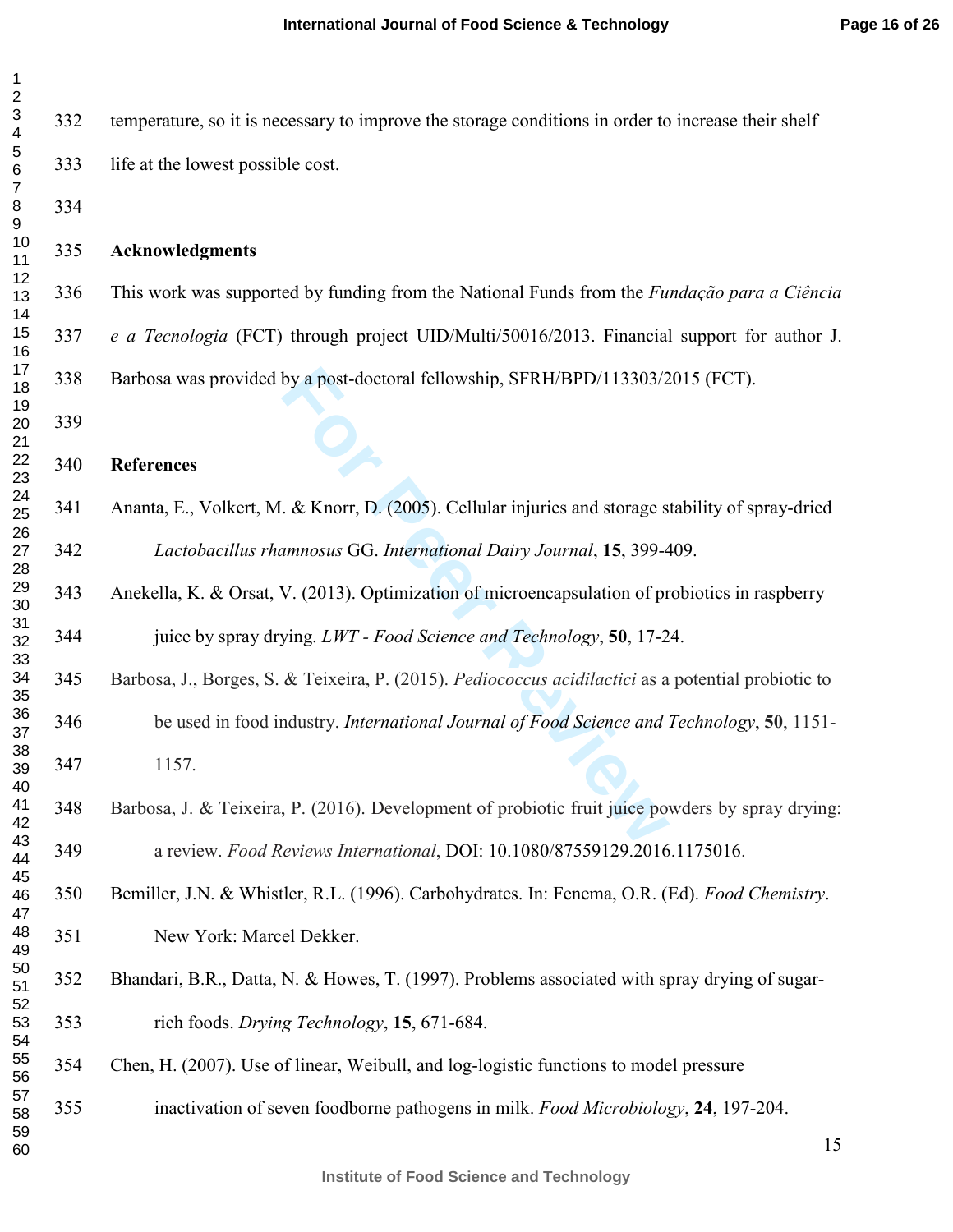| $\mathbf{1}$<br>$\overline{\mathbf{c}}$                 |     |                                                                                                 |
|---------------------------------------------------------|-----|-------------------------------------------------------------------------------------------------|
| $\mathsf 3$<br>4                                        | 356 | Corcoran, B.M., Ross, R.P., Fitzgerald, G.F. & Stanton, C. (2004). Comparative survival of      |
| $\begin{array}{c} 5 \\ 6 \end{array}$<br>$\overline{7}$ | 357 | probiotic lactobacilli spray-dried in the presence of prebiotic substances. Journal of Applied  |
| $\bf8$<br>$\boldsymbol{9}$                              | 358 | Microbiology, 96, 1024-1039.                                                                    |
| 10<br>11                                                | 359 | Fazaeli, M., Emam-Djomeh, Z., Ashtari, A.K. & Omid, M. (2012). Effect of spray drying           |
| 12<br>13<br>14                                          | 360 | conditions and feed composition on the physical properties of black mulberry juice powder.      |
| 15<br>16                                                | 361 | Food and Bioproducts Processing, 90, 667-675.                                                   |
| 17<br>18<br>19                                          | 362 | Food and Agriculture Organization/World Health Organization. Guidelines for the evaluation of   |
| 20<br>21                                                | 363 | probiotics in food: Report of a joint FAO/WHO working group on drafting guidelines for          |
| 22<br>23                                                | 364 | the evaluation of probiotics in food. London, ON, Canada, 2002.                                 |
| 24<br>25<br>26                                          | 365 | Gardiner, G.E., O'Sullivan, E., Kelly, J. et al. (2000). Comparative survival rates of human-   |
| 27<br>28                                                | 366 | derived probiotic Lactobacillus paracasei and L. salivarius strains during heat treatment       |
| 29<br>30                                                | 367 | and spray-drying. Applied and Environmental Microbiology, 66, 2605-2612.                        |
| 31<br>32<br>33                                          | 368 | Gibson, G.R. & Roberfroid, M.B. (1995). Dietary modulation of the human colonic microbiota:     |
| 34<br>35                                                | 369 | Introducing the concept of prebiotics. Journal of Nutrition, 125, 1401-1412.                    |
| 36<br>37<br>38                                          | 370 | Granato, D., Branco, G.F., Nazzaro, F., Cruz, A.G. & Faria, J.A.F. (2010). Functional foods and |
| 39<br>40                                                | 371 | nondairy probiotic food development: trends, concepts, and products. Comprehensive              |
| 41<br>42                                                | 372 | Reviews in Food Science and Food Safety, 9, 292-302.                                            |
| 43<br>44<br>45                                          | 373 | Lapsiri, W., Bhandari, B. & Wanchaitanawong, P. (2012). Viability of Lactobacillus plantarum    |
| 46<br>47                                                | 374 | TISTR 2075 in different protectants during spray drying and storage. Drying Technology,         |
| 48<br>49                                                | 375 | 30, 1407-1412.                                                                                  |
| 50<br>51<br>52                                          | 376 | Martinelli, L., Gabas, A.L. & Telis-Romero, J. (2007). Thermodynamic and quality properties of  |
| 53<br>54                                                | 377 | lemon juice powder as affected by maltodextrin and arabic gum. Drying Technology, 25,           |
| 55<br>56<br>57<br>58<br>59<br>60                        | 378 | 2035-2045.<br>16                                                                                |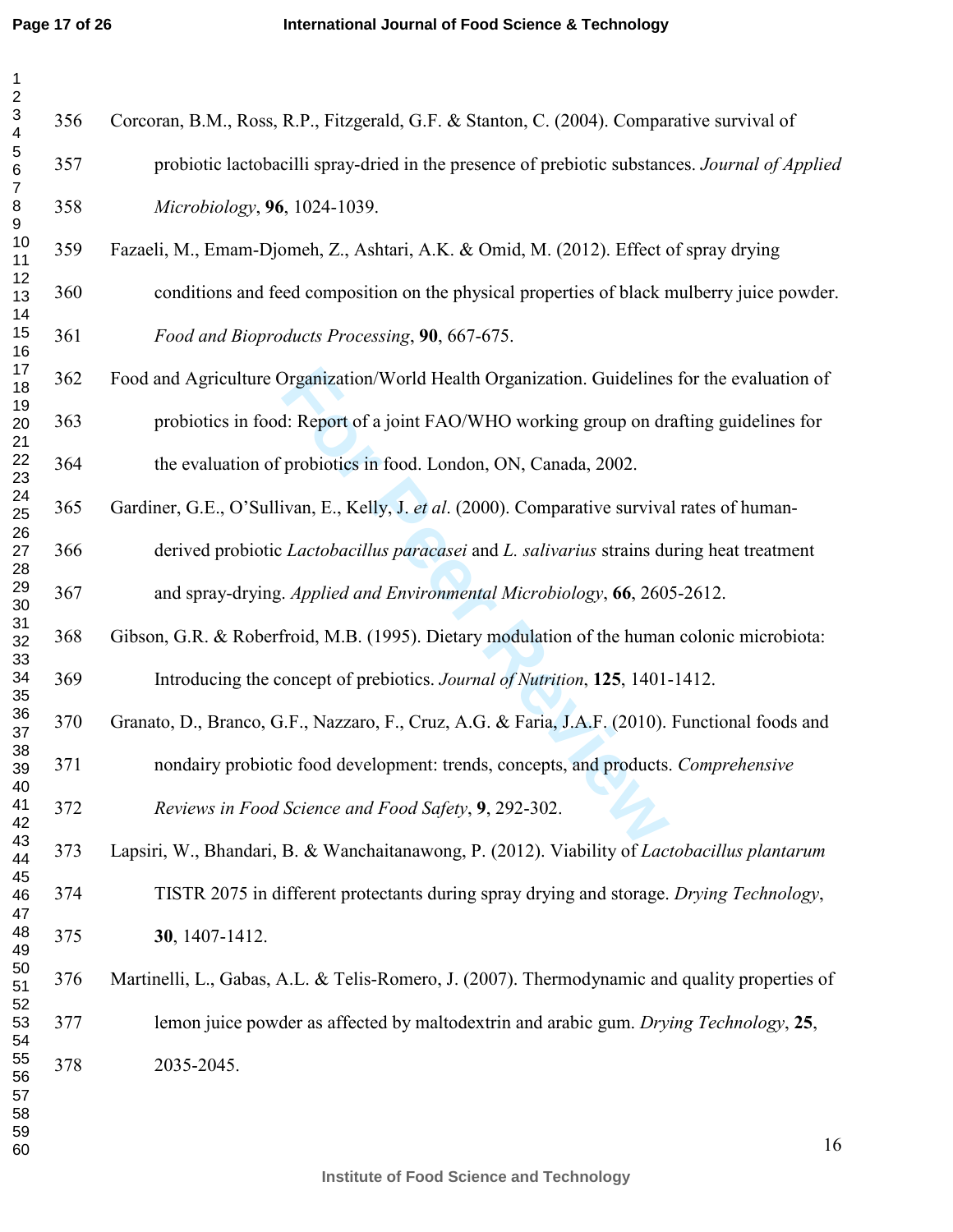| 1<br>2              |                 |
|---------------------|-----------------|
| 3<br>4              | 37 <sup>0</sup> |
| 5<br>6              | 38 <sup>0</sup> |
| 7<br>8              | 38              |
| 9<br>10<br>11       | 38.             |
| 12<br>13            | 38.             |
| 14<br>15            | 38 <sup>4</sup> |
| 16<br>17<br>18      | 38 <sup>2</sup> |
| 19<br>20            | 38 <sub>0</sub> |
| 21<br>22            | 38'             |
| 23<br>24<br>25      | 38 <sup>°</sup> |
| 26<br>27            | 389             |
| 28<br>29            | 39              |
| 30<br>31<br>32      | 39              |
| 33<br>34            | 39              |
| 35<br>36            | 39.             |
| 37<br>38<br>€<br>39 | 394             |
| 40<br>41            | 39:             |
| 42<br>43            | 39 <sub>0</sub> |
| 44<br>45<br>46      | 39              |
| 47<br>48            | 39:             |
| 49<br>50            | 39 <sup>0</sup> |
| 51<br>52<br>53      | 40 <sup>°</sup> |
| 54<br>55            | 40              |
| 56<br>57            |                 |
| 58<br>59<br>60      |                 |

| 379 | Miles, A.A. & Misra, S.S. (1938). The estimation of the bactericidal power of blood. Journal of     |
|-----|-----------------------------------------------------------------------------------------------------|
| 380 | Hygiene, 38, 732-749.                                                                               |
| 381 | Observatório dos mercados agrícolas e das importações agro-alimentares (OMAIAA). Retrieved          |
| 382 | on July $2^{nd}$ , 2016 from website: http://www.observatorioagricola.pt/item.asp?id item=129.      |
| 383 | Pereira, A.L.F., Almeida, F.D.L., Lima, M.A., Costa, J.M.C. & Rodrigues, S. (2014). Spray-          |
| 384 | drying of probiotic cashew apple juice. Food Bioprocess Technology, 7, 2492-2499.                   |
| 385 | Quek, S.Y., Chok, N.K. & Swedlund, P. 2007. The physicochemical properties of spray-dried           |
| 386 | watermelon powders. Chemical Engineering and Processing, 46, 386-392.                               |
| 387 | Reddy, K.B.P.K., Madhu, A.N. & Prapulla, S.G. (2009). Comparative survival and evaluation of        |
| 388 | functional probiotic properties of spray-dried lactic acid bacteria. International Journal of       |
| 389 | Dairy Technology, 62, 240-248.                                                                      |
| 390 | Silva, J., Carvalho, A.S., Teixeira, P. & Gibbs, P.A. (2002). Bacteriocin production by spray-      |
| 391 | dried lactic acid bacteria. Letters in Applied Microbiology, 34, 77-81.                             |
| 392 | Silva, J., Freixo, R., Gibbs, P. & Teixeira, P. (2011). Spray-drying for the production of dried    |
| 393 | cultures. International Journal of Dairy Technology, 64, 321-335.                                   |
| 394 | Slavin, J. (2013). Fiber and Prebiotics: Mechanisms and Health Benefits. Nutrients, 5, 1417-        |
| 395 | 1435.                                                                                               |
| 396 | Teixeira, P., Castro, H. and Kirby, R. (1995a). Spray drying as a method for preparing              |
| 397 | concentrated cultures of Lactobacillus bulgaricus. Journal of Applied Bacteriology, 78,             |
| 398 | 456-462.                                                                                            |
| 399 | Teixeira, P.C., Castro, M.H., Malcata, F.X. & Kirby, R.M. (1995b). Survival of <i>Lactobacillus</i> |
| 400 | delbrueckii ssp. bulgaricus following spray-drying. Journal of Dairy Science, 78, 1025-             |
| 401 | 1031.                                                                                               |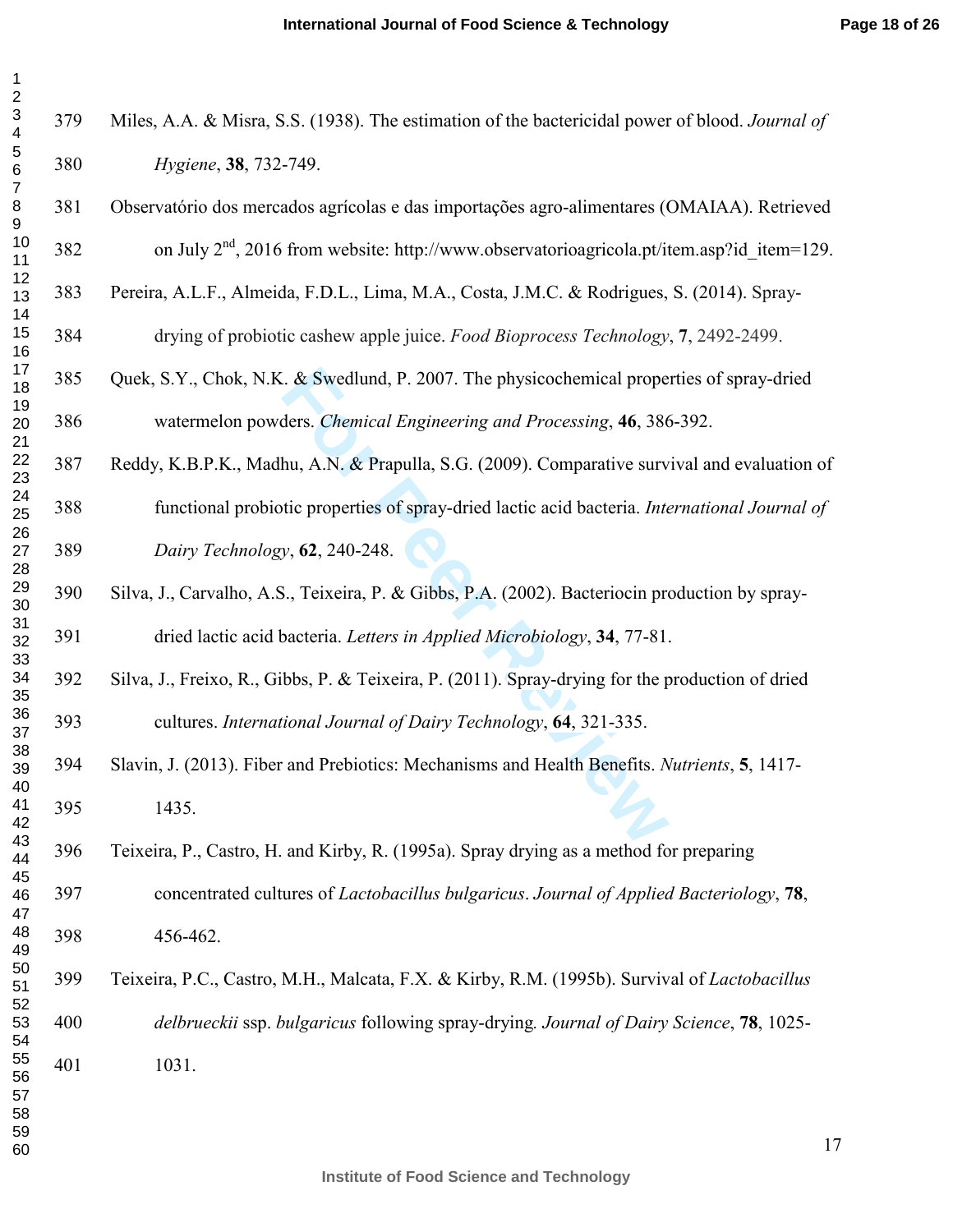| $\mathbf{1}$<br>$\overline{\mathbf{c}}$ |     |                                                                                                 |
|-----------------------------------------|-----|-------------------------------------------------------------------------------------------------|
| $\mathbf{3}$<br>$\overline{\mathbf{4}}$ | 402 | Tonon, R.V., Brabet, C. & Hubinger, M.D. (2010). Anthocyanin stability and antioxidant activity |
| $\frac{5}{6}$<br>$\boldsymbol{7}$       | 403 | of spray-dried acai (Euterpe oleracea Mart.) juice produced with different carrier agents.      |
| $\bf 8$<br>$\boldsymbol{9}$             | 404 | Food Research International, 43, 907-914.                                                       |
| $10$<br>11                              | 405 | Zayed, G. & Roos, Y.H. (2004). Influence of trehalose and moisture content on survival of       |
| 12<br>13<br>14                          | 406 | Lactobacillus salivarius subjected to freeze drying and storage. Process Biochemistry, 39,      |
| $15\,$<br>16                            | 407 | 1081-1086.                                                                                      |
| $17$<br>$18\,$<br>19                    | 408 |                                                                                                 |
| $20\,$<br>21                            | 409 | $O_{\mu}$                                                                                       |
| 22<br>23                                | 410 |                                                                                                 |
| 24<br>25                                | 411 |                                                                                                 |
| ${\bf 26}$<br>27<br>${\bf 28}$          | 412 |                                                                                                 |
| 29<br>$30\,$                            | 413 |                                                                                                 |
| 31<br>32                                | 414 |                                                                                                 |
| 33<br>34                                | 415 |                                                                                                 |
| $35\,$<br>36<br>37                      | 416 |                                                                                                 |
| 38<br>$39\,$                            | 417 |                                                                                                 |
| 40<br>41                                | 418 |                                                                                                 |
| 42<br>43<br>44                          | 419 |                                                                                                 |
| 45<br>46                                | 420 |                                                                                                 |
| 47<br>48                                | 421 |                                                                                                 |
| 49                                      | 422 |                                                                                                 |
| 50<br>51<br>52<br>53                    | 423 |                                                                                                 |
| 54<br>55                                | 424 |                                                                                                 |
| 56<br>57                                | 425 |                                                                                                 |
| 58<br>59<br>60                          |     | $18\,$                                                                                          |
|                                         |     |                                                                                                 |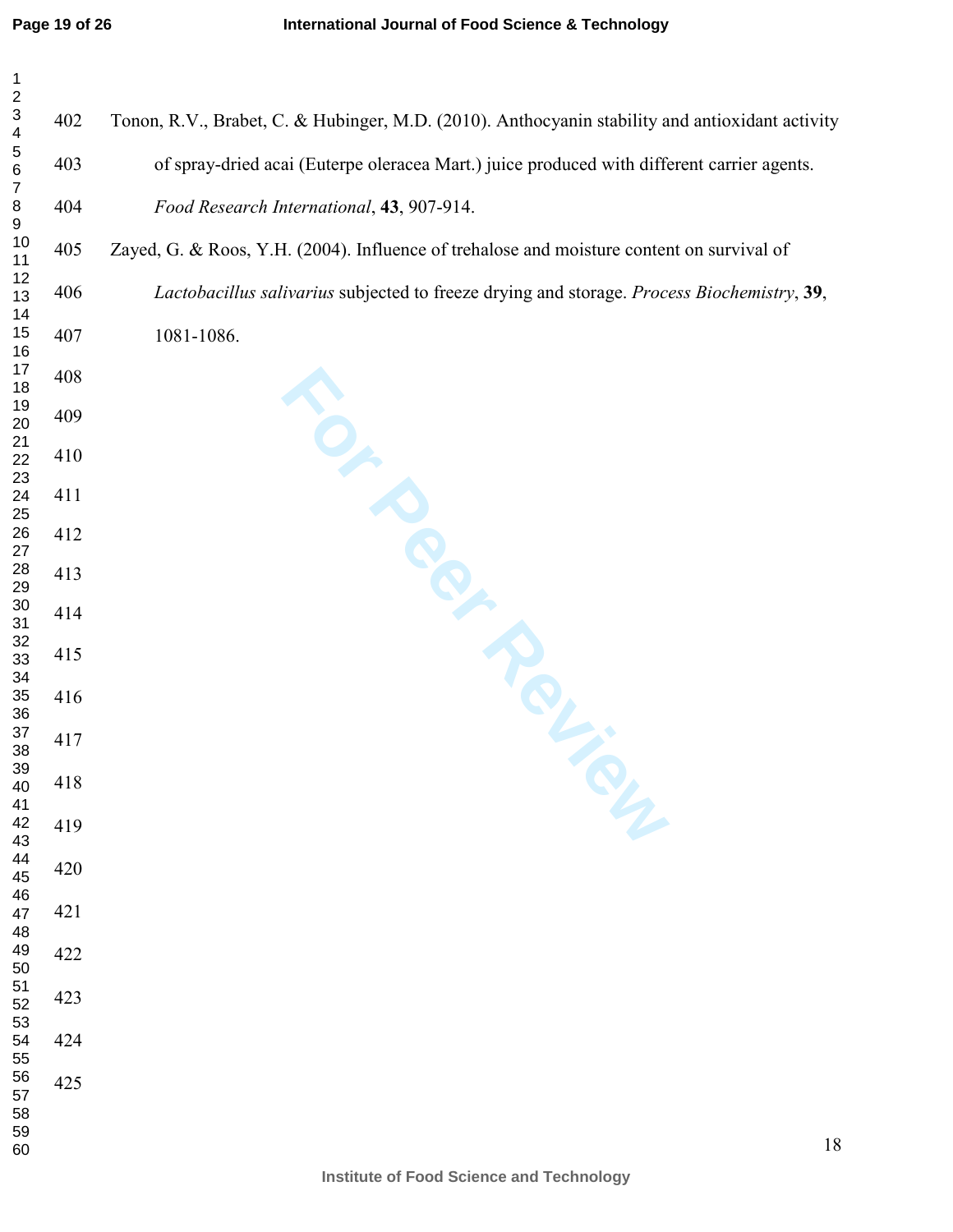# **Table 1.** Survival of *L. plantarum* 299v and *P. acidilactici* HA-6111-2 before and after SD in

# 427 RSM and orange juice supplemented with 10DE maltodextrin or gum Arabic

|                     |                 |                              |                | log CFU/ml      |                              |                |
|---------------------|-----------------|------------------------------|----------------|-----------------|------------------------------|----------------|
|                     |                 | L. plantarum 299v            |                |                 | P. acidilactici HA-6111-2    |                |
|                     | <b>RSM</b>      | <b>10 DE</b><br>maltodextrin | gum<br>Arabic  | <b>RSM</b>      | <b>10 DE</b><br>maltodextrin | gum<br>Arabic  |
| <b>Before</b><br>SD | $10.0 \pm 0.09$ | $10.0 \pm 0.53$              | $9.4 \pm 0.44$ | $10.7 \pm 0.29$ | $9.0 \pm 0.07$               | $9.1 \pm 0.04$ |
| After SD            | $11.3 \pm 0.10$ | $11.2 \pm 0.05$              | $9.9 \pm 0.70$ | $11.0 \pm 0.11$ | $9.1 \pm 0.23$               | $9.9 \pm 0.15$ |
|                     |                 |                              |                |                 |                              |                |
|                     |                 |                              |                |                 |                              |                |
|                     |                 |                              |                |                 |                              |                |
|                     |                 |                              |                |                 |                              |                |
|                     |                 |                              |                |                 |                              |                |
|                     |                 |                              |                | TOL.            |                              |                |
|                     |                 |                              |                |                 |                              |                |
|                     |                 |                              |                |                 |                              |                |
|                     |                 |                              |                |                 |                              |                |
|                     |                 |                              |                |                 |                              |                |
|                     |                 |                              |                |                 |                              |                |
|                     |                 |                              |                |                 |                              |                |
|                     |                 |                              |                |                 |                              |                |
|                     |                 |                              |                |                 |                              |                |
|                     |                 |                              |                |                 |                              |                |
|                     |                 |                              |                |                 |                              | 19             |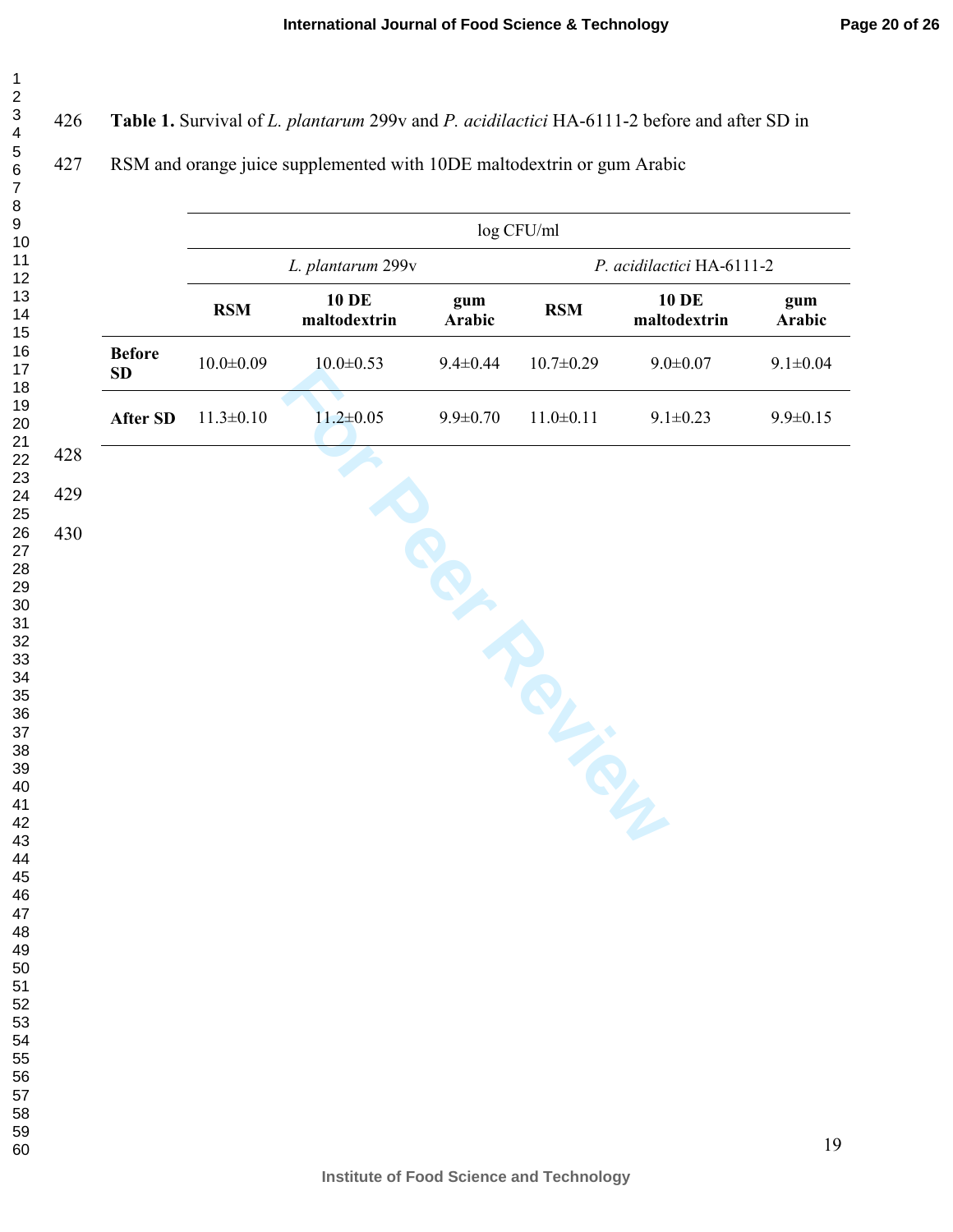| $\mathbf{1}$<br>$\overline{\mathbf{c}}$              |            |                                                                                                                                                |    |
|------------------------------------------------------|------------|------------------------------------------------------------------------------------------------------------------------------------------------|----|
| $\ensuremath{\mathsf{3}}$<br>$\overline{\mathbf{4}}$ | 431        | <b>Figure 1.</b> Logarithmic reduction ( $\bullet$ ) and <b>Logistic model</b> ( $\rightarrow$ ) of <i>L. plantarum</i> 299v (A) and <i>P.</i> |    |
| 5<br>$\,6$<br>$\overline{7}$                         | 432        | acidilactici HA-6111-2 (B) incorporated in orange juice or RSM after SD and during 210 days of                                                 |    |
| $\bf 8$<br>$\boldsymbol{9}$                          | 433        | storage at room temperature: $(\rightarrow\rightarrow)$ control (inoculum in 10% (w/v) of RSM); $(\rightarrow\rightarrow)$ orange              |    |
| 10<br>11                                             | 434        | juice with 2% of 10 DE maltodextrin and $($ — $)$ orange juice with 2% of gum Arabic. The                                                      |    |
| 12<br>13<br>14                                       | 435        | dotted lines mean that the isolate was reduced to values below the detection limited of the                                                    |    |
| 15<br>16                                             | 436        | enumeration technique.                                                                                                                         |    |
| 17<br>18                                             | 437        |                                                                                                                                                |    |
| 19<br>20<br>21                                       | 438        |                                                                                                                                                |    |
| 22<br>23                                             | 439        | <b>Figure 2.</b> Logarithmic reduction ( $\bullet$ ) and <b>Logistic model</b> ( $\rightarrow$ ) of <i>L. plantarum</i> 299v (A)               |    |
| 24<br>25<br>26                                       | 440        | incorporated in orange juice or RSM after SD and during 210 days of storage at temperature of 4                                                |    |
| 27<br>28                                             | 441        | °C: ( $\rightarrow$ ) control (inoculum in 10% (w/v) of RSM); ( $\rightarrow$ ) orange juice with 2% of 10 DE                                  |    |
| 29<br>30<br>31                                       | 442        | maltodextrin and $($ $)$ orange juice with 2% of gum Arabic.                                                                                   |    |
| 32<br>33                                             | 443        |                                                                                                                                                |    |
| 34<br>35<br>36                                       | 444        |                                                                                                                                                |    |
| 37<br>38                                             | 445        | Figure S1. Logarithmic reduction ( $\bullet$ ) of <i>P. acidilactici</i> HA-6111-2 ( <b>B</b> ) incorporated in orange                         |    |
| 39<br>40                                             | 446        | juice or RSM after SD and during 210 days of storage at temperature of 4 °C: $($ $\rightarrow$ $)$ control                                     |    |
| 41<br>42<br>43                                       | 447        | (inoculum in 10% (w/v) of RSM); $($ $\bullet$ $\bullet$ ) orange juice with 2% of 10 DE maltodextrin and                                       |    |
| 44<br>45<br>46                                       | 448        | $($ $\blacksquare$ ) orange juice with 2% of gum Arabic. Logistic model was not applied to this data.                                          |    |
| 47<br>48<br>49                                       | 449        |                                                                                                                                                |    |
| 50<br>51<br>52<br>53<br>54<br>55<br>56<br>57<br>58   | 450<br>451 | Table S2. Formal kinetic parameters for logarithmic reductions of each LAB along storage                                                       |    |
| 59<br>60                                             |            |                                                                                                                                                | 20 |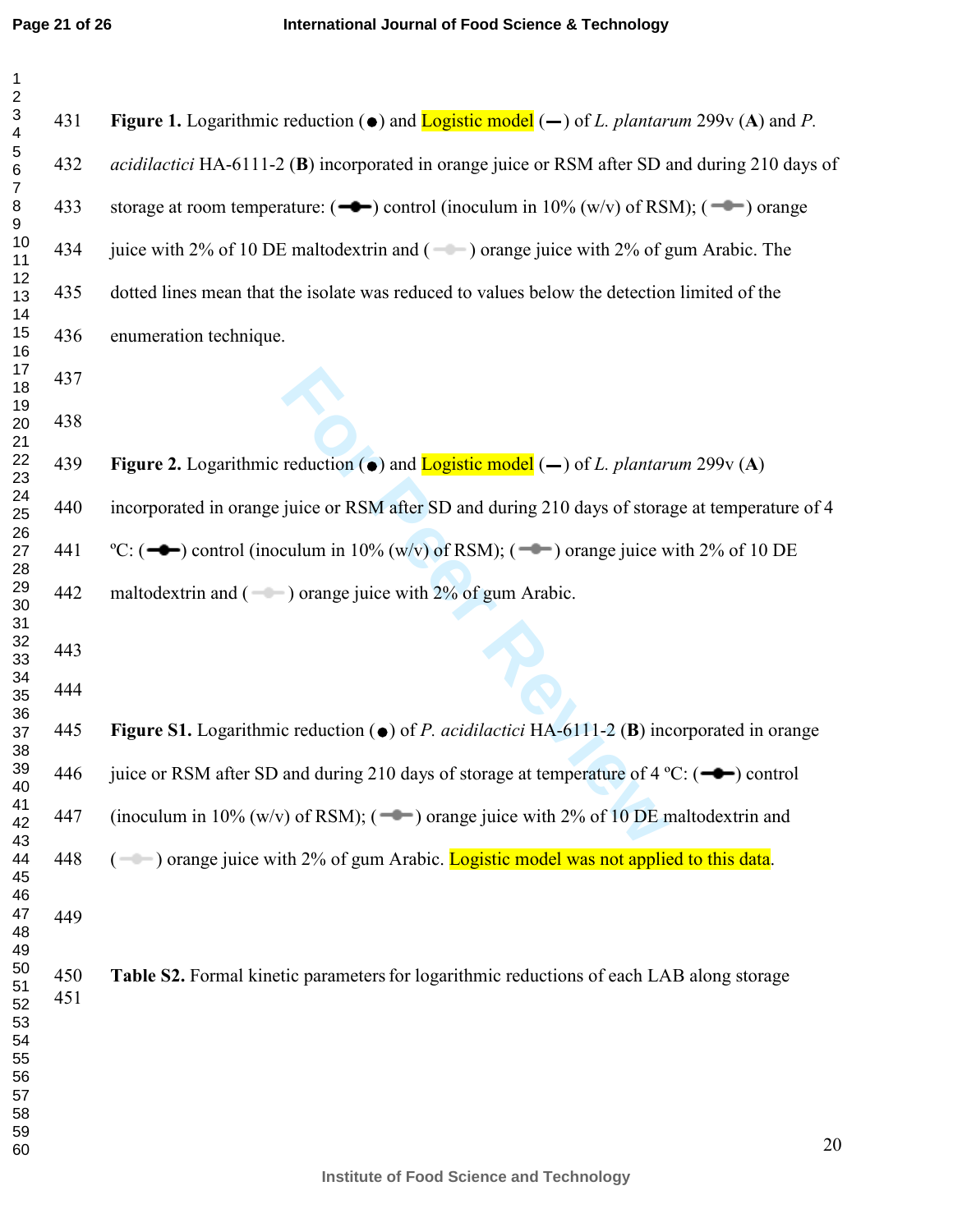| 1                    |
|----------------------|
| 2                    |
|                      |
|                      |
|                      |
|                      |
|                      |
|                      |
|                      |
|                      |
|                      |
|                      |
|                      |
|                      |
|                      |
|                      |
|                      |
|                      |
|                      |
|                      |
|                      |
|                      |
|                      |
|                      |
|                      |
|                      |
|                      |
|                      |
|                      |
|                      |
|                      |
|                      |
|                      |
|                      |
|                      |
|                      |
|                      |
|                      |
|                      |
|                      |
|                      |
|                      |
|                      |
|                      |
| 40                   |
| 41                   |
|                      |
| 4:                   |
| $\overline{4}$       |
| 44                   |
| 45                   |
| 46                   |
| 47                   |
| 48<br>$\mathbf{3}$   |
| 49                   |
|                      |
| 50                   |
| 5<br>1               |
| 52<br>$\overline{ }$ |
| E<br>X<br>3          |
| 54                   |
| 55                   |
|                      |
| 56<br>ć              |
| 57                   |
| 58                   |
| 59                   |
| 60                   |

**Table S1.** Yield and  $a_w$  of orange juice powder at selected drying conditions

| Drying agent         | Orange juice (0.5% of total soluble solids) |                   |  |  |
|----------------------|---------------------------------------------|-------------------|--|--|
|                      | Yield <sup>a</sup>                          | $a_w^b$           |  |  |
| 2% 10DE Maltodextrin | $40.90 \pm 1.13$                            | $0.409 \pm 0.004$ |  |  |
| 2% gum Arabic        | $53.05 \pm 1.48$                            | $0.321 \pm 0.021$ |  |  |

<sup>a</sup>The powder yield is represented as the media of percentages of powder obtained  $\pm$  the

standard error of the mean

a of a<sub>w</sub> value <sup>b</sup>The  $a_w$  is represented as the media of  $a_w$  values obtained  $\pm$  the standard error of the mean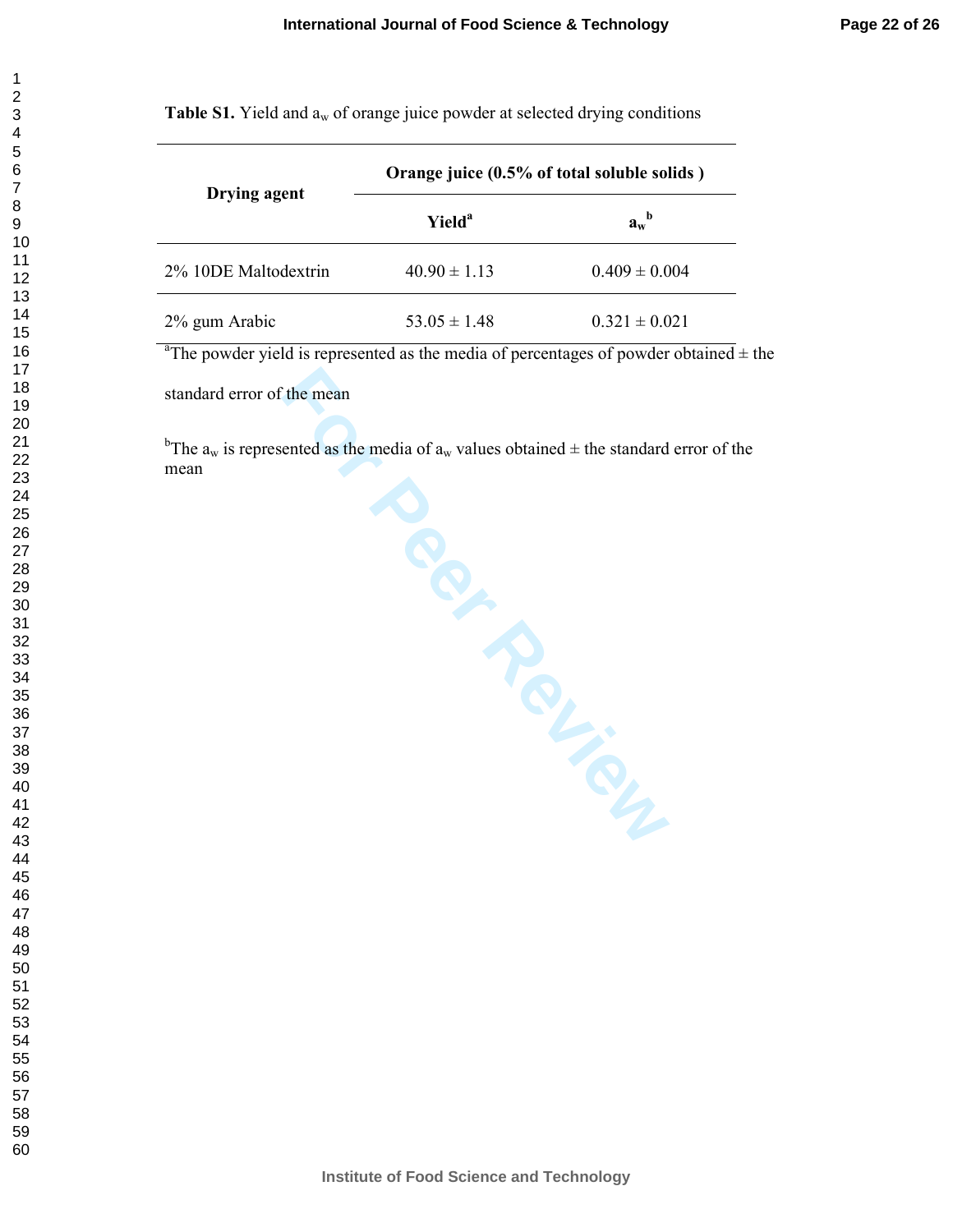|                               |                        | L. plantarum 299v                                                               |                     | P. acidilactici HA-6111-2 |              |
|-------------------------------|------------------------|---------------------------------------------------------------------------------|---------------------|---------------------------|--------------|
| <b>Condition</b>              | <b>Parameters</b>      | Room temperature                                                                | $4^{\circ}C$        | Room temperature          | $4^{\circ}C$ |
|                               | $A \pm IC/2$           | $7.035 \pm 2.903$                                                               | $4.056 \pm 3.630$   | $10.895 \pm 4.057$        |              |
| <b>RSM</b>                    | $B \pm IC/2$           | $0.028 \pm 0.007$                                                               | $0.012 \pm 0.010$   | $0.025 \pm 0.005$         | n/a          |
| (control)                     | $C \pm IC/2$           | $11.987 \pm 1.112$                                                              | 5.624±4.754         | 11.866±1.299              |              |
|                               | $R^2$                  | 0.963                                                                           | 0.828               | 0.977                     |              |
|                               | $A \pm IC/2$           | $15.092 \pm 18.495$                                                             | $6.264\pm4.053$     | 35.947±26.417             |              |
| Orange juice                  | $B \pm IC/2$           | $0.357 \pm 0.151$                                                               | $0.015 \pm 0.011$   | $0.070 \pm 0.014$         | n/a          |
| with $2\%$ of<br>10DE MD      | $C \pm IC/2$           | $10.232 \pm 0.556$                                                              | $10.344\pm 6.223$   | $9.051 \pm 0.322$         |              |
|                               | $R^2$                  | 0.939                                                                           | 0.842               | 0.990                     |              |
|                               | $A \pm IC/2$           | $25.223 \pm 18.131$                                                             | $19.137 \pm 13.238$ | 83.619±107.016            | n/a          |
| Orange juice<br>with $2\%$ of | $B \pm IC/2$           | $0.456 \pm 0.100$                                                               | $0.026 \pm 0.009$   | $0.067 \pm 0.020$         |              |
| GA                            | $C \pm IC/2$           | $9.862 \pm 0.263$                                                               | $10.557 \pm 1.808$  | $10.028 \pm 0.502$        |              |
|                               | $R^2$                  | 0.985                                                                           | 0.958               | 0.983                     |              |
|                               | $n/a$ – not applicable | Legend: $B$ - related to the steepness of the curve; $C$ - the asymptotic value |                     |                           |              |

Table S2. Formal kinetic parameters for logarithmic reductions of each LAB along storage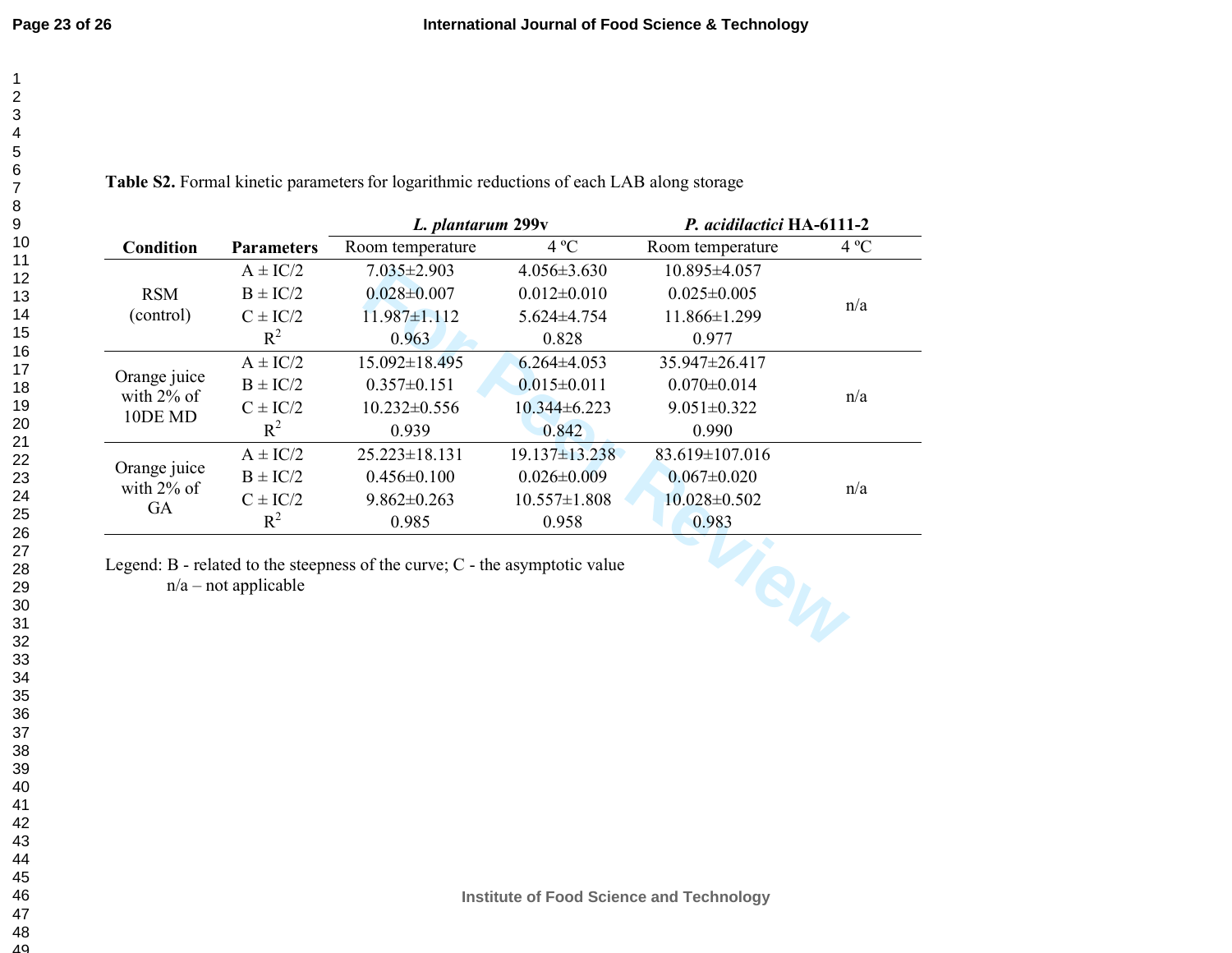

**Figure 1.**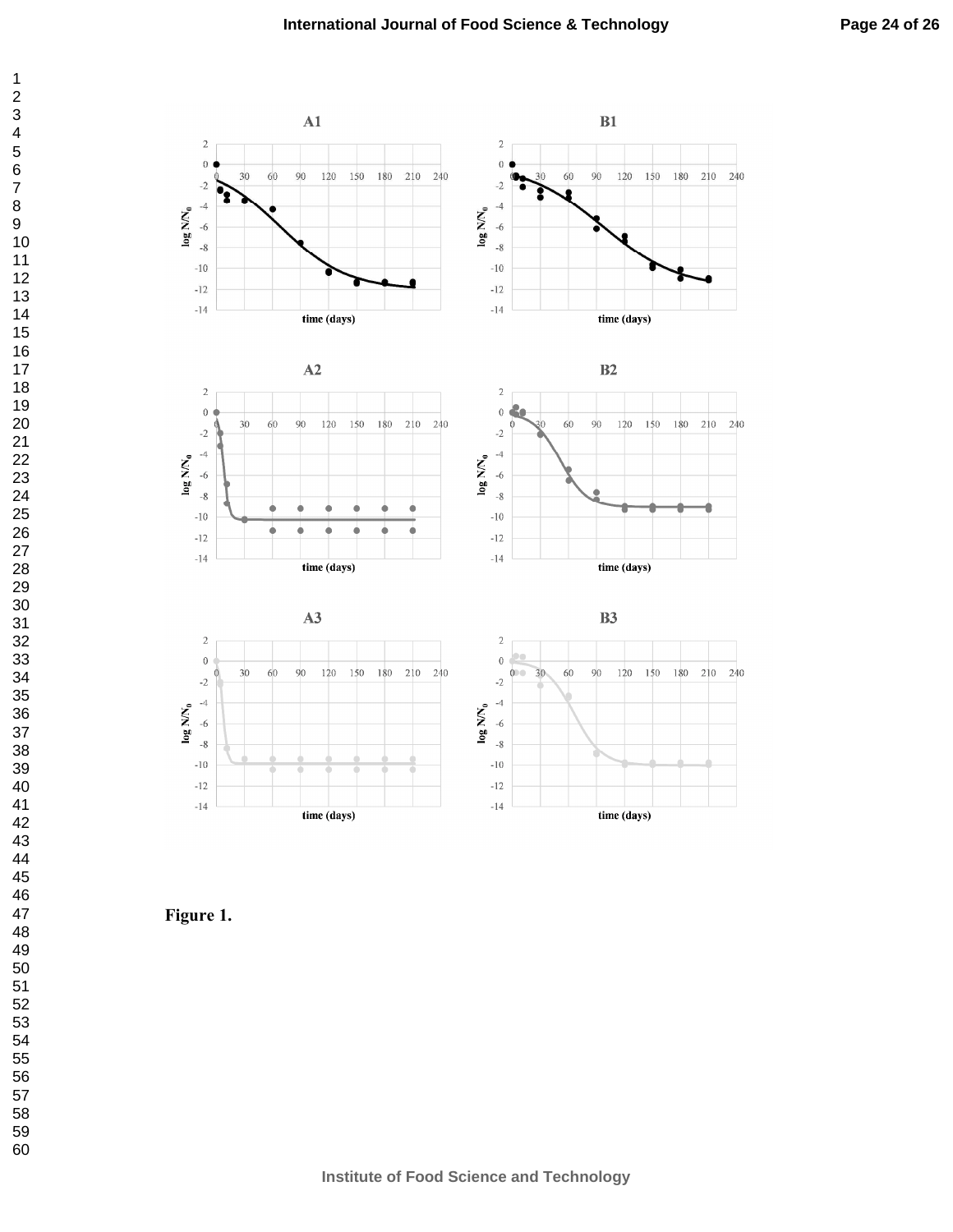